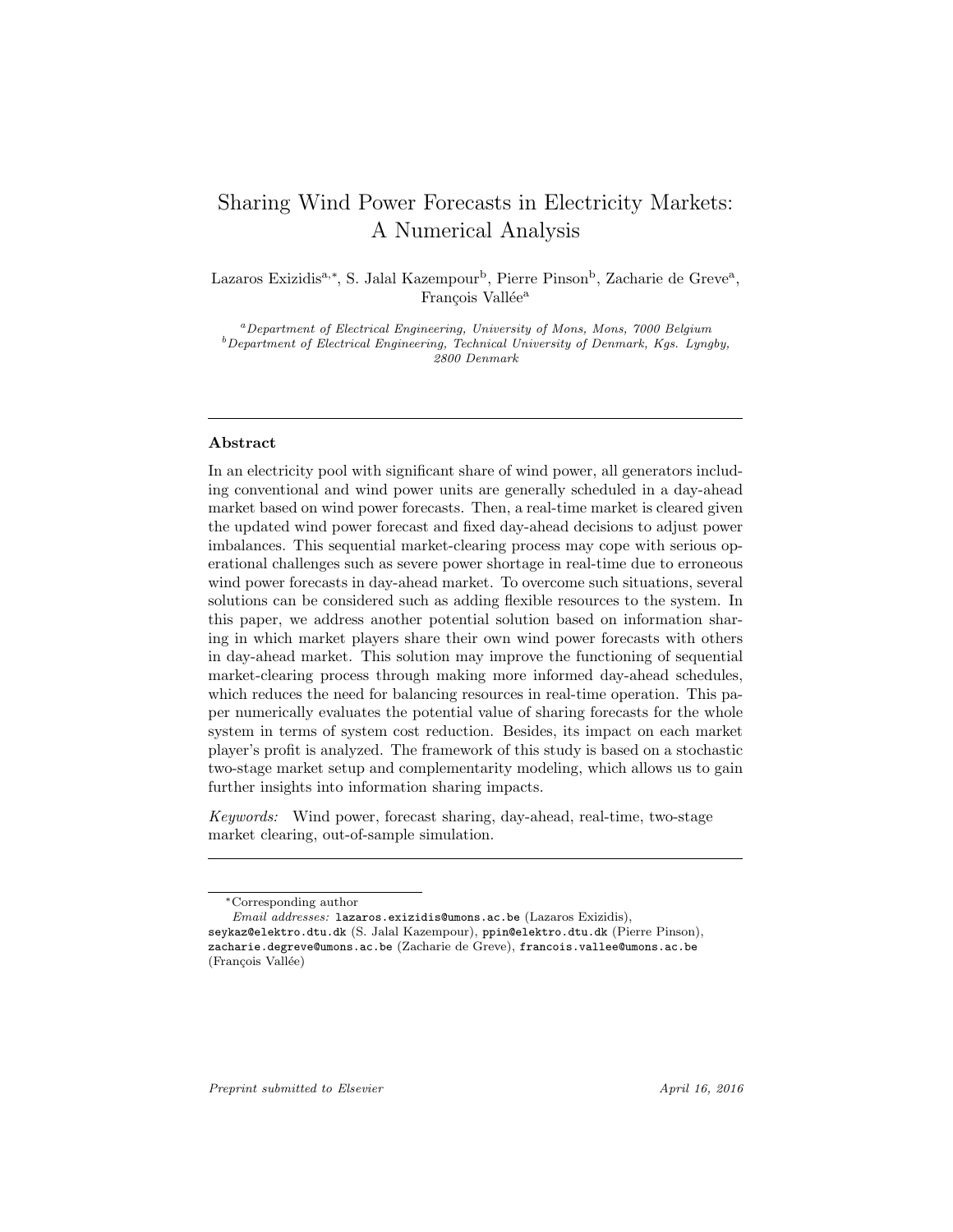# Nomenclature

| <i>Indices:</i><br>$\omega$ | Index for scenarios generated based on wind producer's forecast           |
|-----------------------------|---------------------------------------------------------------------------|
|                             | Index for scenarios generated based on market operator's forecast         |
| S                           |                                                                           |
| i                           | Index for conventional units                                              |
| $\boldsymbol{d}$            | Index for demands                                                         |
| Sets:                       |                                                                           |
| Ω                           | Set of wind producer's scenarios                                          |
| I                           | Set of conventional units                                                 |
| D                           | Set of demands                                                            |
| $\mathcal{S}_{0}$           | Set of market operator's wind power scenarios                             |
| <i>Parameters:</i>          |                                                                           |
| $P_d^{\rm D}$               | Quantity bid of demand $d$ [MW]                                           |
| $P_i^{\rm G}$               | Quantity offer of unit $i$ [MW]                                           |
| $P^{\rm act}$               | Actual wind power realization [MW]                                        |
| $P_s^{\rm MO}$              | Wind power forecast of market operator under scenario $s$ [MW]            |
| $P^{\rm W}_{\omega}$        | Power forecast of wind producer under scenario $\omega$ [MW]              |
| $\lambda_i^{\rm G}$         | Offer price of unit $i$ [\$/MWh]                                          |
| $\lambda_i^{\rm U}$         | Reserve-up offer price of unit $i$ [\$/MWh]                               |
| $\lambda_i^{\rm D}$         | Reserve-down offer price of unit $i$ [\$/MWh]                             |
| $\gamma_\omega$             | Probability of scenario $\omega$                                          |
| $\pi_s$                     | Probability of scenario $s$                                               |
| $R_i^{\rm U}$               | Reserve-up capacity of unit $i$ [MW]                                      |
| $R_i^{\rm D}$               | Reserve-down capacity of unit $i$ [MW]                                    |
| $V_d^{\text{shed}}$         | Value of lost load for demand $d \left[ \frac{6}{3} / \text{MWh} \right]$ |
| DA Variables:               |                                                                           |
| $\lambda^{\text{DA},(.)}$   | DA market-clearing price [\$/MWh]                                         |
| $p_i^{\text{G},(.)}$        | DA dispatch of unit $i$ [MW]                                              |
| $p^{\mathrm{W},(.)}$        | DA dispatch of wind producer [MW]                                         |
| $p^{W,of,(.)}$              | Quantity offer of wind producer [MW]                                      |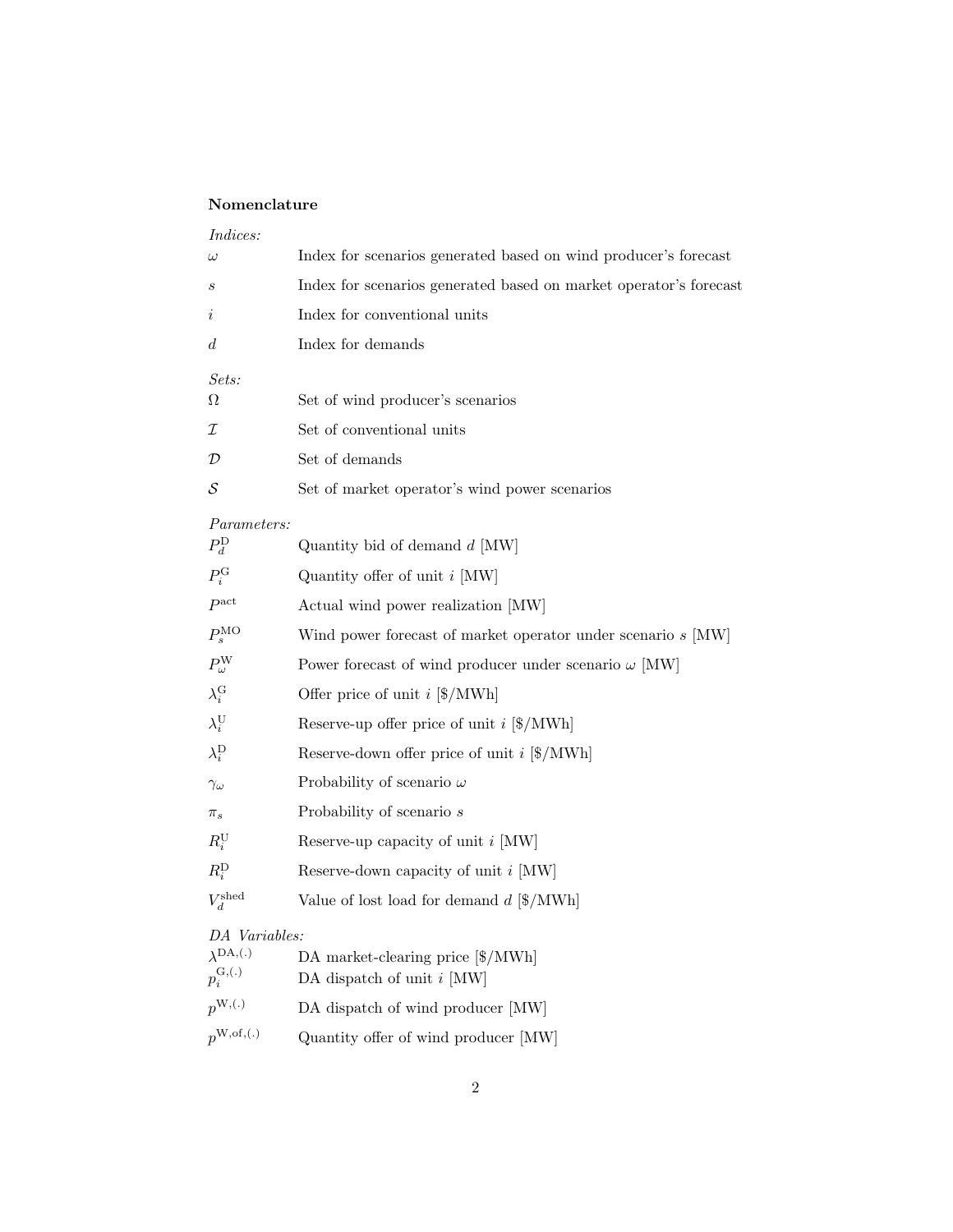| RT Variables: |  |
|---------------|--|
|               |  |

| $\lambda_\omega^{\text{RT},(.)}$   | Probability-weighted RT market-clearing price under scenario $\omega$<br>$[\frac{$}{\text{W}}]$ |
|------------------------------------|-------------------------------------------------------------------------------------------------|
| $p_{\omega}^{\text{spill},(.)}$    | Wind power spillage under scenario $\omega$ [MW]                                                |
| $r_{i,\omega}^{\mathrm{U},(.)}$    | Reserve-up deployed by unit i under scenario $\omega$ [MW]                                      |
| $r_{i,\omega}^{\mathrm{D},(.)}$    | Reserve-down deployed by unit i under scenario $\omega$ [MW]                                    |
| $l_{d,\omega}^{\mathrm{shed},(.)}$ | Involuntarily load shedding of demand d under scenario $\omega$ [MW]                            |

Note that superscript (.) within variables refers to the corresponding step of the study (Steps 1, 2 or 3) and the definition of each RT variable with subscript s is similar to that with subscript  $\omega$ , but under market operator's scenarios.

## 1. Introduction

Over the last decade, the share of wind power has rapidly grown. For example, wind power is the generating technology with the highest rate for new installations in Europe, reaching 128.8 GW of installed capacity by the end of 2014 [1]. Germany is currently the leading country in terms of installed capacity with more than 39 GW, while Denmark is a pioneer country in terms of the high share of wind power production, covering the same year almost 40% of its electricity consumption from wind power [2]. However, uncertainty and variability in wind power production pose operational challenges in electricity markets. In [3] the impact of spatially correlated wind production on market behaviors is assessed, while in [4] the market value of offshore wind on the electricity spot market in Germany is evaluated. A statistical analysis of a competitive day-ahead market coupled with correlated wind production and electric load is presented in [5]. Lastly, in [6] the effect of short-term forecasting accuracy of wind power on the offering strategy of wind producers is investigated. Under this context, wind power forecast and the level of its accuracy are key factors in modern power systems. This rises up a need for re-thinking the design of electricity markets as the share of stochastic non-dispatchable production increases.

The importance of wind power forecast accuracy for improving the functioning of wind-integrated power systems is investigated in a large number of papers and technical reports in the existing literature. Reference [7] gives an overview of the recent advances in wind power forecast techniques. Although such techniques are constantly improving, wind forecasts are still followed by a considerable error especially in day-ahead timescale [8, 9, 10]. This error leads to several operational challenges in electricity markets as addressed in [11, 12, 13, 14]. One potential solution to cope with those challenges is to add various operational flexible resources to the market such as peaking units and demand response providers [15]. The operational value of those resources is evaluated in [16, 17, 18].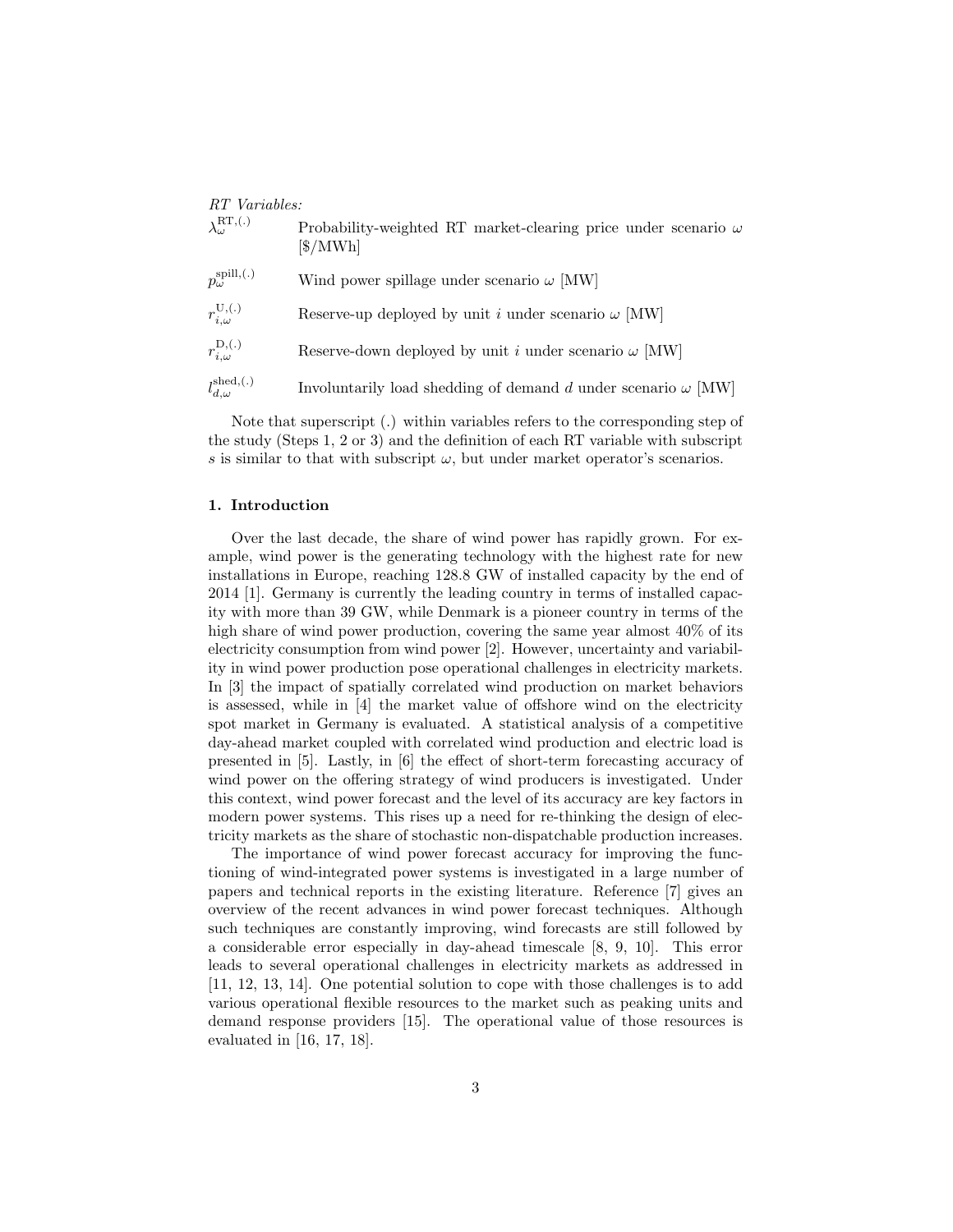In this paper, we address another potential solution for system functioning improvement, i.e., sharing wind power forecasts among different players, which may assist market players to build a more accurate wind power distribution than the one they individually forecast. Note that this sharing mechanism can improve the forecast of each player only if the shared forecasts are not fully correlated. This condition is consistent with the real-world electricity markets because the forecast of each market player is dependent not only on public numerical weather prediction (NWP) models, but also on the forecasting methodology of that player and its historical forecast error data. In case we assume that all players have the same beliefs about all technical characteristics of the system except the future wind power, sharing wind power forecasts allows to characterize the market competition as a game-theoretic model with complete information (instead of one with incomplete information).

In this paper, we consider a short-run electricity market with two sequential trading floors: day-ahead (DA) and real-time (RT) markets. The DA market is cleared based on all bids and offers, such as wind producers' offers. Given the fixed DA decisions, the market operator clears RT market based on updated wind power forecasts, which might be different than the wind producers' dispatch in DA market. Two different setups are generally available in the literature to manage wind power uncertainty within a sequential DA-RT framework: deterministic and stochastic. In the first one, the market operator clears DA market based on all submitted bids and offers (including wind producers' offers) and determines the DA schedules, while no other possibility for future wind power realization is considered. However, the market operator accommodates a number of market products, e.g., flexiramp [19], based on exogenous minimum requirements to provide operational flexibility against future wind power mismatch. In contrast, DA market is cleared stochastically in the second setup in which the market operator clears the DA market considering submitted bids and offers (including wind producers' offers) as well as a number of scenarios for future wind power realization [20, 21, 22, 23, 24, 25, 26]. In this paper, we use a stochastic market setup for two main reasons. Firstly, it results in more informed DA schedules than the deterministic one, and therefore, reduces the total expected system cost, given that wind scenarios represent accurately enough the actual realization [22]. Secondly, the nature of information sharing is stochastic, i.e., the deterministic setup avoids appropriately capturing different features of shared information. Under this stochastic setup, the mathematical problem for clearing DA market is formed as a stochastic two-stage programming problem [27], whose outcomes are scenario-independent DA schedules (here-and-now decisions) and scenario-dependent RT operations (wait-and-see decisions).

Under the context above, we consider a market in which the wind producer and the market operator independently forecast wind production in DA timescale. It is intuitively expected that sharing wind power forecasts among wind producers and market operator may yield improved social welfare (or reduced system cost) through generating a more qualified wind forecast distribution, though not necessarily at the benefit of each individual market player. This potential value is numerically evaluated in this paper from system's per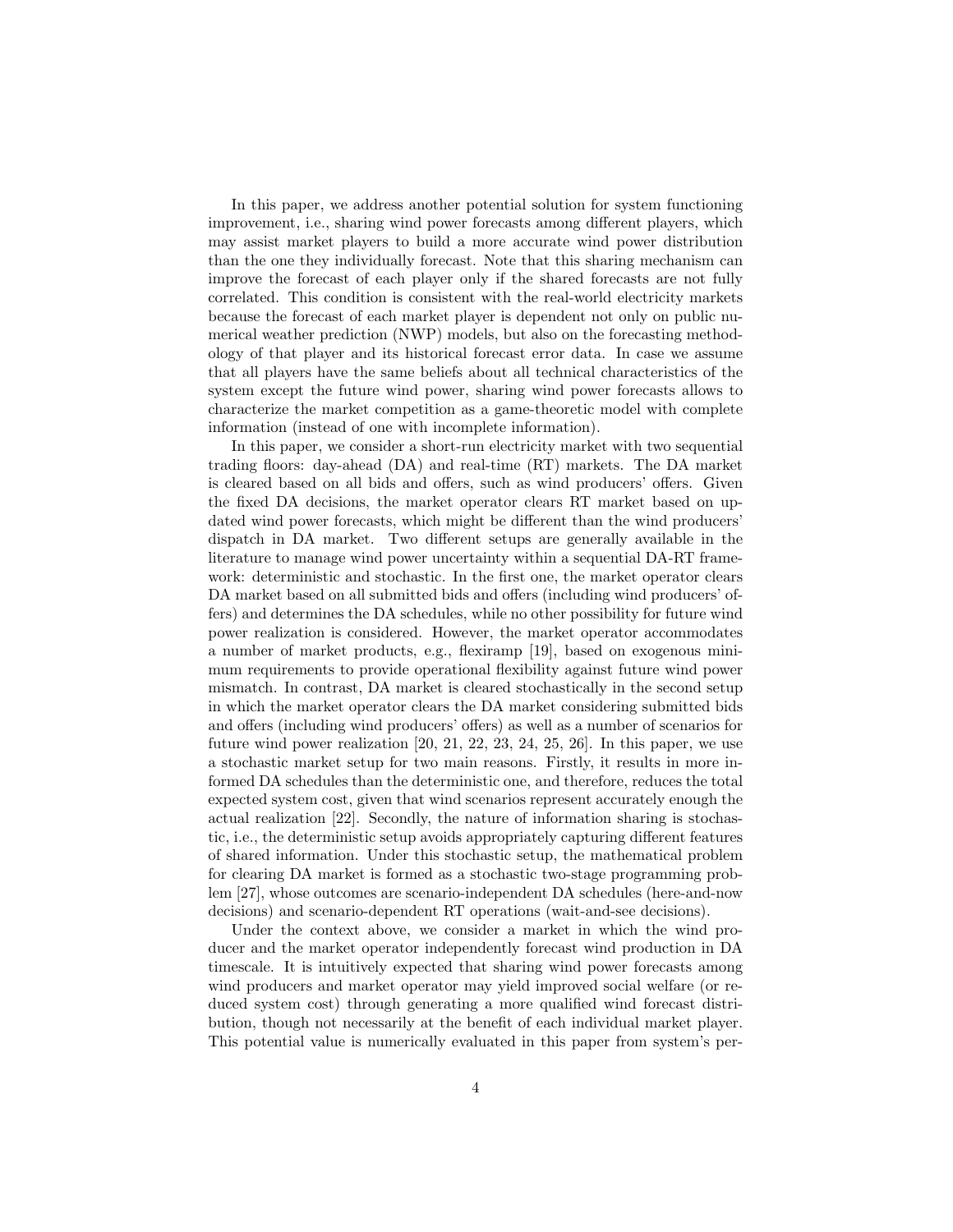spective in terms of expected system cost, i.e., the total cost across all market players.

Under the considered market setup, one potential concern is that sharing wind power forecasts among wind producers and market operator may bring market power for wind producers to alter market-clearing outcomes to their own profits. In other words, each wind producer may behave more strategically if it has better knowledge on its stochastic production. To address such a concern, we use a game-theoretic complementarity approach [28, 29, 30] to model the strategic behavior of a wind producer with and without sharing forecasts. This requires solving a stochastic mathematical program with equilibrium constraints (MPEC) [31] to determine the optimal offering strategy of wind producer. The consideration of multiple wind producers yields a stochastic equilibrium problem with equilibrium constraints (EPEC), which is generally hard-to-solve. Pursuing simplicity and in order to make our findings more intuitive, we consider a single wind producer forming a stochastic MPEC [32]. However, information sharing analysis considering multiple wind producers is our future extension.

Another potential concern is that the analysis of this paper is subject to the realized wind power in RT. To address such a concern, we carry out an extensive out-of-sample simulation [33] considering a large number of different wind power realizations. This numerical analysis allows us to compare the expected system cost and the profit of each individual producer with and without sharing wind power forecasts.

Under this context, the contribution of this paper is fourfold:

- To propose a new potential alternative for reducing the social cost in electricity markets, which is based on information sharing among different agents. To the best of our knowledge, there is no relevant work in the technical literature addressing such an alternative.
- To propose a three-step evaluation framework that numerically assesses the value of sharing wind power forecasts between a wind producer and the market operator, which allows them to generate more qualified scenarios. This potential value is evaluated in terms of a reduction in expected system cost.
- To numerically analyze the impact of sharing wind power forecasts on potential strategic behavior of wind producer and on conventional producers' expected profits. The former is investigated through a sensitivity analysis.
- To carry out an extensive out-of-sample simulation that allows us to compare expected system cost and expected profit of different players with and without sharing wind power forecasts.

Note that the mathematical methodologies used in different steps of this study are already available in the literature, and therefore, the contributions of this work are not methodological. In turn, those available methods are used to propose information sharing among various actors, i.e., sharing wind power forecasts, as a potential solution for coping with wind uncertainty. Furthermore,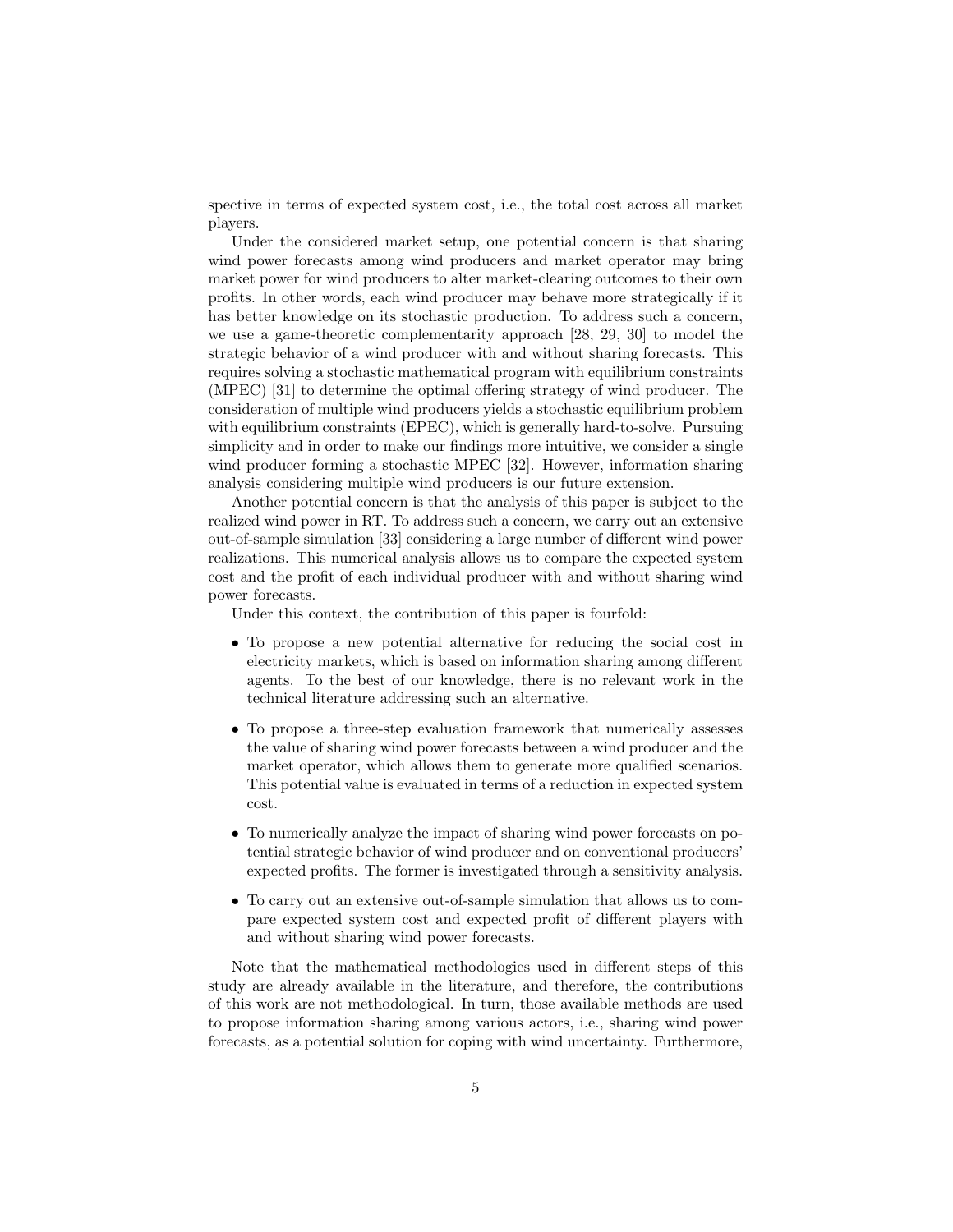the value of forecast sharing for the system is numerically assessed by a threestep evaluation framework and a sensitivity analysis. To the best of the authors' knowledge, there is no similar study in the current literature that investigates the effect of information sharing in electricity markets. The topic of this paper is of high interest to real-world electricity markets with significant penetration of renewable energy sources, e.g., the German, Danish and Irish markets.

The rest of the paper is organized as follows: Section II proposes a three-step evaluation framework and provides the corresponding mathematical formulations. Section III provides numerical results for a large-scale case study based on the IEEE one-area reliability test system. Finally, Section IV concludes the paper.

## 2. Evaluation Framework

## 2.1. Features and Assumptions

An imperfectly competitive electricity market is considered, in which the wind producer and conventional units may offer strategically [34, 35]. To avoid forming an EPEC, the strategic offering problem of wind producer is solved while assuming offer curve of rival conventional units as fixed parameters. These parameters are generally uncertain, which brings another source of uncertainty. In line with [36, 37, 38, 39], we exclude such an uncertainty. Therefore, we assume that the wind producer perfectly knows the offering strategy of its conventional rivals. Similarly to [35, 36, 38] and for the sake of simplicity, transmission constraints are not enforced. In addition, the inter-temporal constraints, e.g., ramping limits of conventional units, are not enforced and thus a single-hour auction is considered. Unlike coal or gas-fired power plants, the operational cost of wind producers is negligible since they are not incurred by the fuel costs. In some realistic electricity markets, this cost is even negative due to renewable incentives [40]. As it is customary in the technical literature, e.g., [41, 42, 43, 44, 45], we assume that the wind production cost is zero. Finally, demand is assumed to be deterministic and inelastic to price, as in [46].

### 2.2. Proposed Three-Step Framework

The proposed three-step evaluation framework is schematically depicted in Fig. 1 and explained in detail as follows:

1. This step derives the offering strategy of wind producer through a gametheoretic complementarity model, whose objective is to maximize the wind producer's expected profit. Three offering options are available for the wind producer to exert its market power: i) strategic offering in terms of quantity, ii) strategic offering in terms of price, and iii) strategic offering in terms of both quantity and price. Note that the market impacts of all options are similar. In this paper, we consider the first option, i.e., the wind producer derives its strategic quantity offers. This allows the wind producer to withhold a part of its production. However, it offers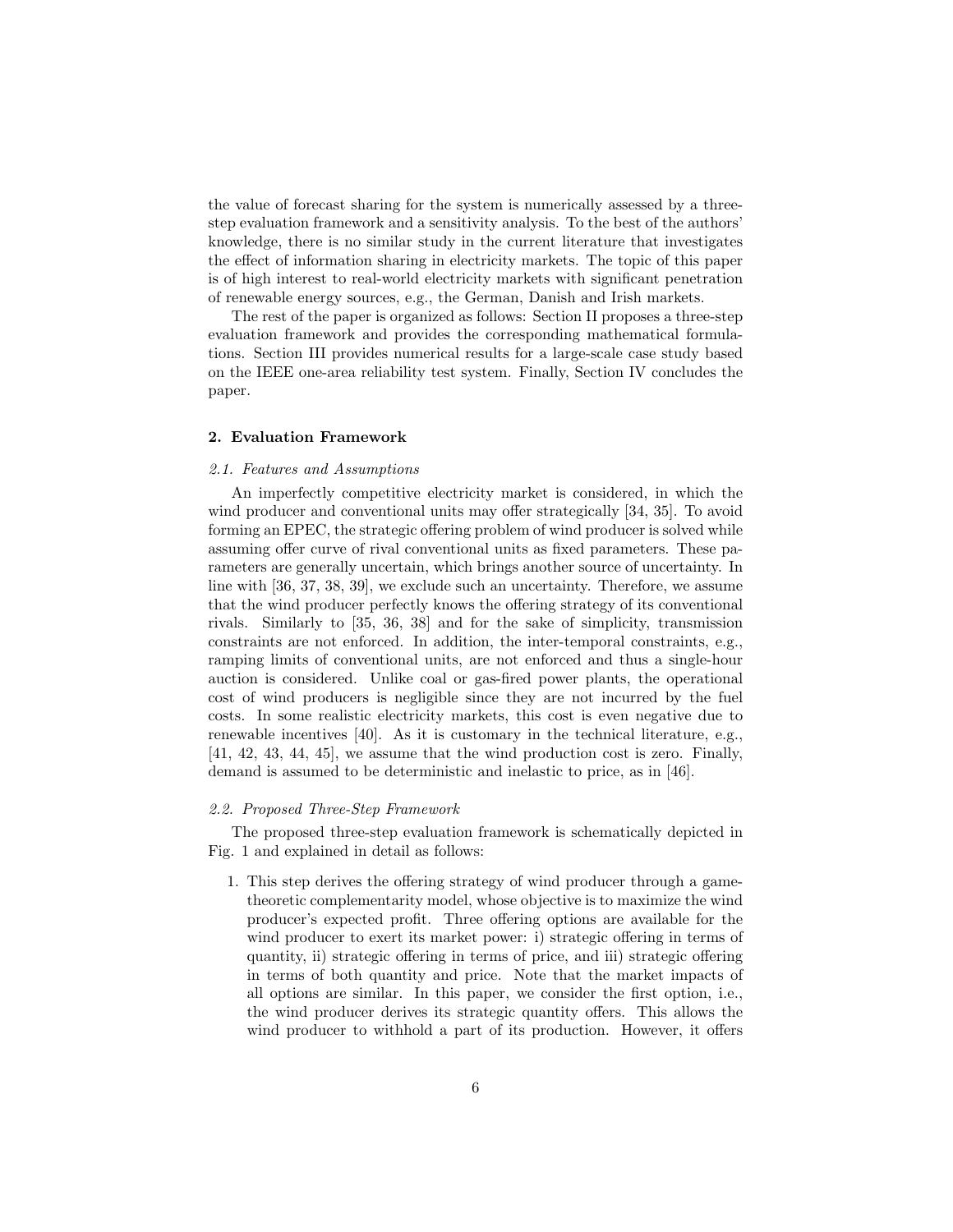

Figure 1: The proposed three-step evaluation framework: non-sharing and sharing analyses

its quantity at a non-strategic price, i.e., its marginal cost (zero). This offering setup for the wind producers is more consistent with the real-world markets since they usually offer at zero (or even negative [40]) price.

- 2. Given the quantity offer of the wind producer in Step 1, the market operator stochastically clears DA market considering foreseen wind power scenarios.
- 3. Given the DA schedules in Step 2, the RT market is cleared for a large number of wind power realization scenarios, which are not necessarily the same with wind producer's or market operator's forecasts in DA (out-ofsample simulation).

Note that scenarios involved in Steps 1 and 2 are generated based on available wind power forecasts in DA market, while Step 3 is solved based on actual realizations in RT.

The aforementioned three-step framework is investigated for two different analyses. The first analysis (so-called non-sharing analysis) considers that the wind power producer and the market operator use their own forecasts, which may follow different distributions. Therefore, different sets of scenarios are considered in Steps 1 and 2. The second analysis (so-called sharing analysis) considers that the market operator and wind producer share their forecast information, and therefore, the decisions of the first and second steps are made based on an identical set of scenarios.

The proposed three-step framework is mathematically explained in the following subsections.

## 2.3. Step 1: Offering Strategy of the Wind Producer

The strategic quantity offer of wind producer is derived in this step using a stochastic complementarity model, which is similar to one proposed in [36] and [37] but derives strategic quantity offers instead of price offers. To this end, we use bi-level model (1), whose upper-level problem, i.e., (1a)-(1b), maximizes wind producer's expected profit and derives strategic offers, and whose lowerlevel problem, i.e., (1c)-(1m), clears the market through minimizing the expected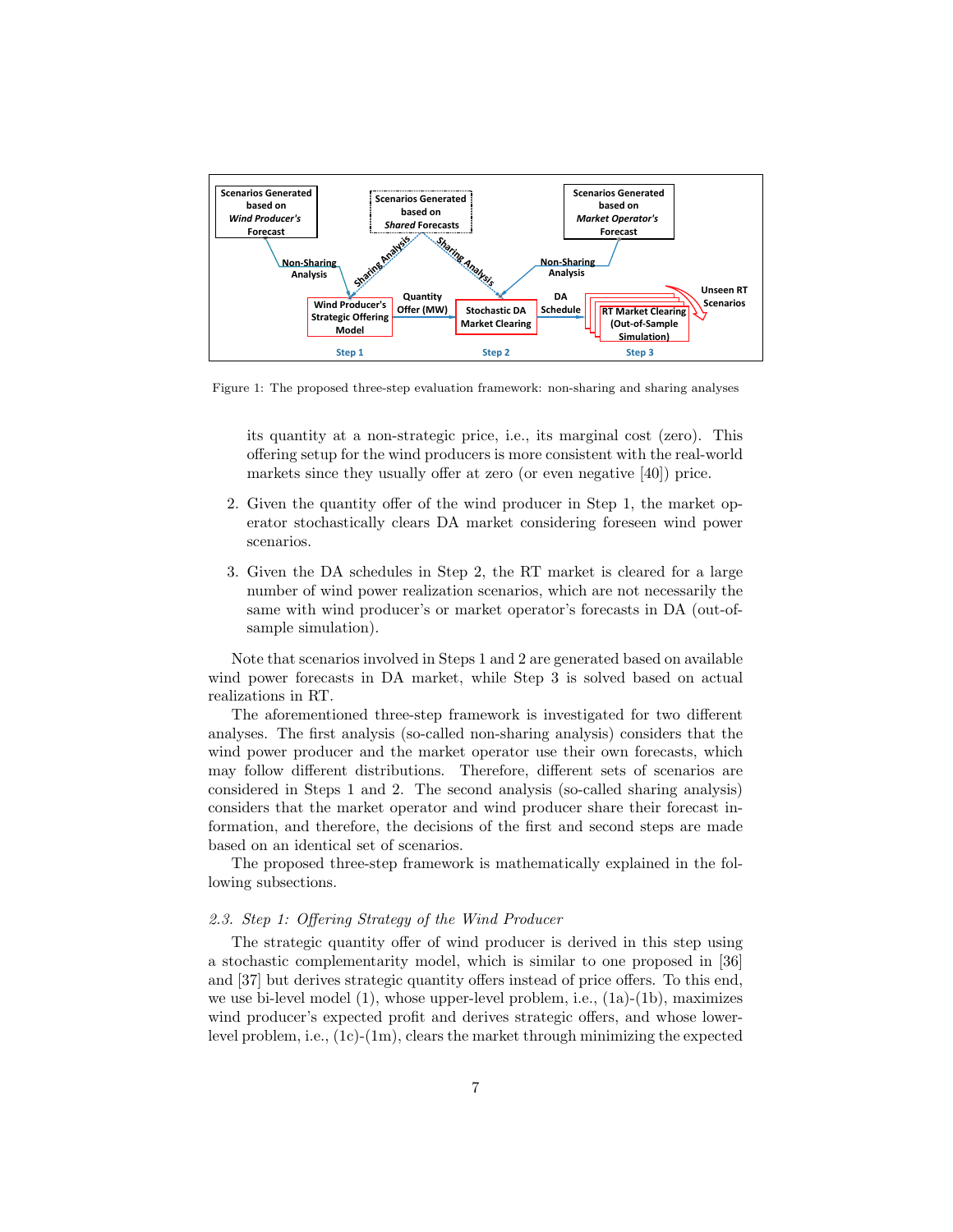system cost. The upper-level objective function (1a) is constrained by both upper-level constraint (1b) and lower-level problem (1c)-(1m). Dual variables are indicated in each lower-level constraint after a colon. Note that in bi-level model (1), the wind producer's own scenarios ( $\omega \in \Omega$ ) are considered (referring to non-sharing analysis), and therefore, variables and stochastic parameters are indexed by  $\omega$ . In case of the sharing analysis, index  $\omega$  needs to be replaced by a new one, e.g., index h, referring to the shared scenarios.

$$
\begin{aligned}\n\underset{p^{\mathrm{W, of, (S1)}}, \ \Sigma^{\mathrm{LL}, \mathrm{P}} \ \cup \ \Xi^{\mathrm{LL}, \mathrm{D}} \\
\lambda^{\mathrm{DA, (S1)}} \ p^{\mathrm{W, (S1)}} + \sum_{\omega \in \Omega} \lambda_{\omega}^{\mathrm{RT}, (\mathrm{S1})} \left( P_{\omega}^{\mathrm{W}} - p^{\mathrm{W, (S1)}} - p_{\omega}^{\mathrm{spill, (S1)}} \right)\n\end{aligned} \tag{1a}
$$

subject to

$$
p^{W,of,(S1)} \ge 0
$$
\n
$$
\lambda^{DA,(S1)}, p^{W,(S1)}, \lambda_{\omega}^{RT,(S1)}, p_{\omega}^{spill,(S1)} \in \arg\min_{\Xi^{LL,P}} \left\{ \sum_{i \in \mathcal{I}} \lambda_i^G p_i^{G,(S1)} + \sum_{\omega \in \Omega} \gamma_{\omega} \left[ \sum_{i \in \mathcal{I}} \left( \lambda_i^U r_{i,\omega}^{U,(S1)} - \lambda_i^D r_{i,\omega}^{D,(S1)} \right) + \sum_{d \in \mathcal{D}} V_d^{\text{shed}} l_{d,\omega}^{\text{shed,(S1)}} \right] \tag{1c}
$$

subject to

$$
\sum_{d \in \mathcal{D}} P_d^{\text{D}} - \sum_{i \in \mathcal{I}} p_i^{\text{G},(\text{S1})} - p^{\text{W},(\text{S1})} = 0 \quad \text{A}^{\text{DA},(\text{S1})} \tag{1d}
$$

$$
0 \le p_i^{\mathcal{G},(\mathcal{S}1)} \le P_i^{\mathcal{G}} : \underline{\phi_i}^{(\mathcal{S}1)}, \overline{\phi_i}^{(\mathcal{S}1)} \ \forall i
$$
 (1e)

$$
0 \le p^{\mathcal{W}, \mathcal{S}^{1}} \le p^{\mathcal{W}, \mathsf{of}, \mathcal{S}^{1}} : \underline{\sigma}^{\mathcal{S}^{1}}, \overline{\sigma}^{\mathcal{S}^{1}} \tag{1f}
$$

$$
\sum_{i \in \mathcal{I}} \left( r_{i,\omega}^{\mathcal{D},(\mathcal{S}1)} - r_{i,\omega}^{\mathcal{U},(\mathcal{S}1)} \right) - \sum_{d \in \mathcal{D}} l_{d,\omega}^{\text{shed},(\mathcal{S}1)} \n- \left( P^{\mathcal{W}} - n^{\mathcal{W},(\mathcal{S}1)} - n^{\text{spill},(\mathcal{S}1)} \right) = 0 \cdot \lambda^{\text{RT},(\mathcal{S}1)} \ \forall \omega
$$
\n(10)

$$
-\left(P_{\omega}^{\mathbf{W}} - p^{\mathbf{W},(\mathbf{S1})} - p_{\omega}^{\text{spill},(\mathbf{S1})}\right) = 0 \quad \text{if } \lambda_{\omega}^{\mathbf{RT},(\mathbf{S1})} \quad \forall \omega
$$
\n
$$
\text{as}{\text{spill}}(\mathbf{S1}) < \mathbf{P}_{\omega}^{\mathbf{W}} \quad \text{if } (\mathbf{S1}) \quad \text{if } (\mathbf{S2}) \quad \text{if } (\mathbf{S3}) \quad \text{if } (\mathbf{S4}) \quad \text{if } (\mathbf{S5}) \quad \text{if } (\mathbf{S5}) \quad \text{if } (\mathbf{S6}) \quad \text{if } (\mathbf{S7}) \quad \text{if } (\mathbf{S8}) \quad \text{if } (\mathbf{S8}) \quad \text{if } (\mathbf{S8}) \quad \text{if } (\mathbf{S8}) \quad \text{if } (\mathbf{S8}) \quad \text{if } (\mathbf{S8}) \quad \text{if } (\mathbf{S8}) \quad \text{if } (\mathbf{S8}) \quad \text{if } (\mathbf{S8}) \quad \text{if } (\mathbf{S8}) \quad \text{if } (\mathbf{S8}) \quad \text{if } (\mathbf{S8}) \quad \text{if } (\mathbf{S8}) \quad \text{if } (\mathbf{S8}) \quad \text{if } (\mathbf{S8}) \quad \text{if } (\mathbf{S8}) \quad \text{if } (\mathbf{S8}) \quad \text{if } (\mathbf{S8}) \quad \text{if } (\mathbf{S8}) \quad \text{if } (\mathbf{S8}) \quad \text{if } (\mathbf{S8}) \quad \text{if } (\mathbf{S8}) \quad \text{if } (\mathbf{S8}) \quad \text{if } (\mathbf{S8}) \quad \text{if } (\mathbf{S8}) \quad \text{if } (\mathbf{S8}) \quad \text{if } (\mathbf{S8}) \quad \text{if } (\mathbf{S8}) \quad \text{if } (\mathbf{S8}) \quad \text{if } (\mathbf{S8}) \quad \text{if } (\mathbf{S8}) \quad \text{if } (\mathbf{S8}) \quad \text{if } (\mathbf{S8}) \quad \text{if } (\mathbf{S8}) \quad \text{if } (\mathbf{S8}) \quad \text{if } (\mathbf{S8}) \quad \text{if
$$

$$
0 \le p_{\omega}^{\text{spill},\text{(S1)}} \le P_{\omega}^{\text{W}} : \underline{\tau}_{\omega}^{\text{(S1)}}, \overline{\tau}_{\omega}^{\text{(S1)}} \,\forall \omega \tag{1h}
$$

$$
0 \le l_{d,\omega}^{\text{shed},(\text{S1})} \le P_d^{\text{D}} : \underline{\psi}_{d,\omega}^{(\text{S1})}, \overline{\psi}_{d,\omega}^{(\text{S1})} \ \forall d, \forall \omega
$$
\n(1i)

$$
0 \le r_{i,\omega}^{\mathcal{D},(\mathcal{S}1)} \le R_i^{\mathcal{D}} : \underline{\mu}_{i,\omega}^{\mathcal{D},(\mathcal{S}1)}, \overline{\mu}_{i,\omega}^{\mathcal{D},(\mathcal{S}1)} \,\,\forall i, \forall \omega \tag{1j}
$$

$$
0 \le r_{i,\omega}^{\mathrm{U},(\mathrm{S1})} \le R_i^{\mathrm{U}} : \underline{\mu}_{i,\omega}^{\mathrm{U},(\mathrm{S1})}, \overline{\mu}_{i,\omega}^{\mathrm{U},(\mathrm{S1})} \ \forall i, \forall \omega \tag{1k}
$$

$$
r_{\mu}^{U, \text{(S1)}} < \left(P_{\mu}^{G} - p_{\mu}^{G, \text{(S1)}}\right) \cdot \overline{\mu}_{\mu}^{\text{(S1)}} \forall i, \forall \mu \tag{11}
$$

$$
r_{i,\omega}^{\mathrm{U},\mathrm{(S1)}} \leq \left(P_i^{\mathrm{G}} - p_i^{\mathrm{G},\mathrm{(S1)}}\right) : \overline{\mu}_{i,\omega}^{\mathrm{(S1)}} \,\,\forall i, \forall \omega \tag{1l}
$$

$$
r_{i,\omega}^{\mathcal{D},(\mathcal{S}1)} \le p_i^{\mathcal{G},(\mathcal{S}1)} : \underline{\mu}_{i,\omega}^{(\mathcal{S}1)} \,\forall i, \forall \omega \bigg\} \tag{1m}
$$

$$
S^{(S1)} \le p_i^{G,(S1)} : \underline{\mu}_{i,\omega}^{(S1)} \ \forall i, \forall \omega \bigg\}
$$
 (1)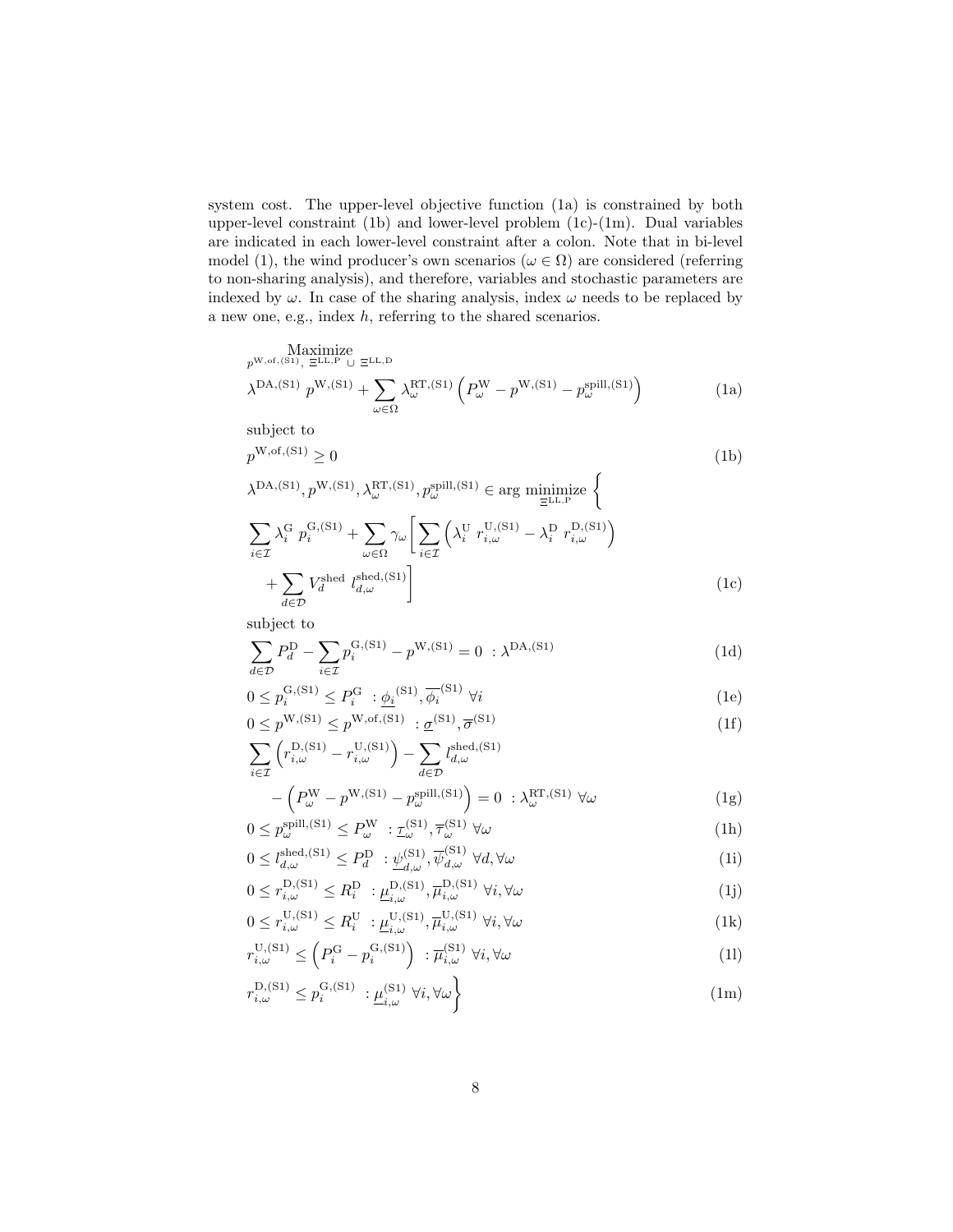$\text{where } \Xi^{\text{LL},\text{P}} = \{p_i^{\text{G},\text{(S1)}}, p^{\text{W},\text{(S1)}}, r_{i,\omega}^{\text{U},\text{(S1)}}, r_{i,\omega}^{\text{D},\text{(S1)}}, l_{d,\omega}^{\text{shell},\text{(S1)}}, p_{\omega}^{\text{spill},\text{(S1)}}\} \text{ is set of pri-}$ mal variables of lower-level problem (1c)-(1m). Furthermore,  $\Xi^{\text{LL,D}} = {\phi_i}^{(S1)}$ ,  $\overline{\phi_i}^{\text{(S1)}}, \underline{\sigma}^{\text{(S1)}}, \overline{\sigma}^{\text{(S1)}}, \lambda^{\text{DA},\text{(S1)}}, \underline{\tau}^{\text{(S1)}}_{\omega}, \overline{\tau}^{\text{(S1)}}_{\omega}, \lambda^{\text{RT},\text{(S1)}}_{\omega}, \underline{\psi}^{\text{(S1)}}_{d,\omega}, \overline{\psi}^{\text{(S1)}}_{d,\omega}, \underline{\mu}^{\text{D},\text{(S1)}}_{i,\omega}, \overline{\mu}^{\text{D},\text{(S1)}}_{i,\omega},$  $\mu_{i,\omega}^{U,(S1)}, \overline{\mu}_{i,\omega}^{U,(S1)}, \underline{\mu}_{i,\omega}^{(S1)}, \underline{\mu}_{i,\omega}^{(S1)}\}$  is set of dual variables of the lower-level problem. Finally, the primal variables of the upper-level problem (1a)-(1b) are  $p^{W,of,(S1)}$ as well as all members of variable sets  $E^{LL,P}$  and  $E^{LL,D}$ .

The upper-level objective function (1a) maximizes the wind producer's expected profit and includes:

- Wind producer's profit in DA market, being the product of DA marketclearing price, i.e.,  $\lambda^{DA,(S1)}$ , and scheduled quantity, i.e.,  $p^{W,(S1)}$ .
- Wind producer's expected profit/cost in RT market, being the product of the probability-weighted RT market-clearing price, i.e.,  $\lambda_{\omega}^{RT,(S1)}$ , and wind power excess/deficit in RT, i.e.,  $P_{\omega}^{\rm W} - p^{\rm W,(S1)} - p_{\omega}^{\rm spill,(S1)}$ .

The upper-level constraint (1b) imposes the strategic quantity offer of wind producer, i.e.,  $p^{W,of,(S1)}$ , to be non-negative.

The lower-level objective function (1c) minimizes the expected system cost including generation-side costs in DA and RT as well as load shedding costs in RT. The lower-level constraint (1d) represents the power balance in DA, whose dual variable, i.e.,  $\lambda^{DA,(S1)}$ , provides the DA market-clearing price. Constraints (1e) and (1f) bind the DA schedule of conventional units and wind producer, respectively, based on their quantity offers. Constraint (1g) refers to power balance in RT that adjusts the energy imbalance by operational reserve deployment, wind power spillage and load shedding. Note that its corresponding dual variable provides the probability-weighted RT market-clearing price, i.e.,  $\lambda_{\omega}^{\text{RT},\text{(S1)}}$ . Constraint (1h) implies that wind power spillage should be equal to or lower than the wind power realization. Constraint (1i) restricts the load shedding quantity. Operational reserves in RT are bounded by reserve quantity offers and DA dispatch through  $(1j)-(1m)$ .

Note that lower-level problem  $(1c)-(1m)$  is continuous, linear, and therefore convex. This allows bi-level model (1) to be recast as a single-level MPEC through replacing lower-level problem (1c)-(1m) by its Karush-Kuhn-Tucker (KKT) optimality conditions [28]. The resulting MPEC can be then transformed into a mixed-integer linear programming (MILP) problem through linearization techniques described in [47].

#### 2.4. Step 2: Stochastic DA Market Clearing

In this step, the market operator clears stochastically the DA market considering all foreseen wind power scenarios. The aim of the market operator is to minimize the expected overall system cost in DA and RT. To this purpose, it solves stochastic two-stage programming problem (2). Note that the scenarios considered in (2) are those generated based on market operator's forecast (indexed by  $s$ ), which refer to the non-sharing analysis. In sharing analysis,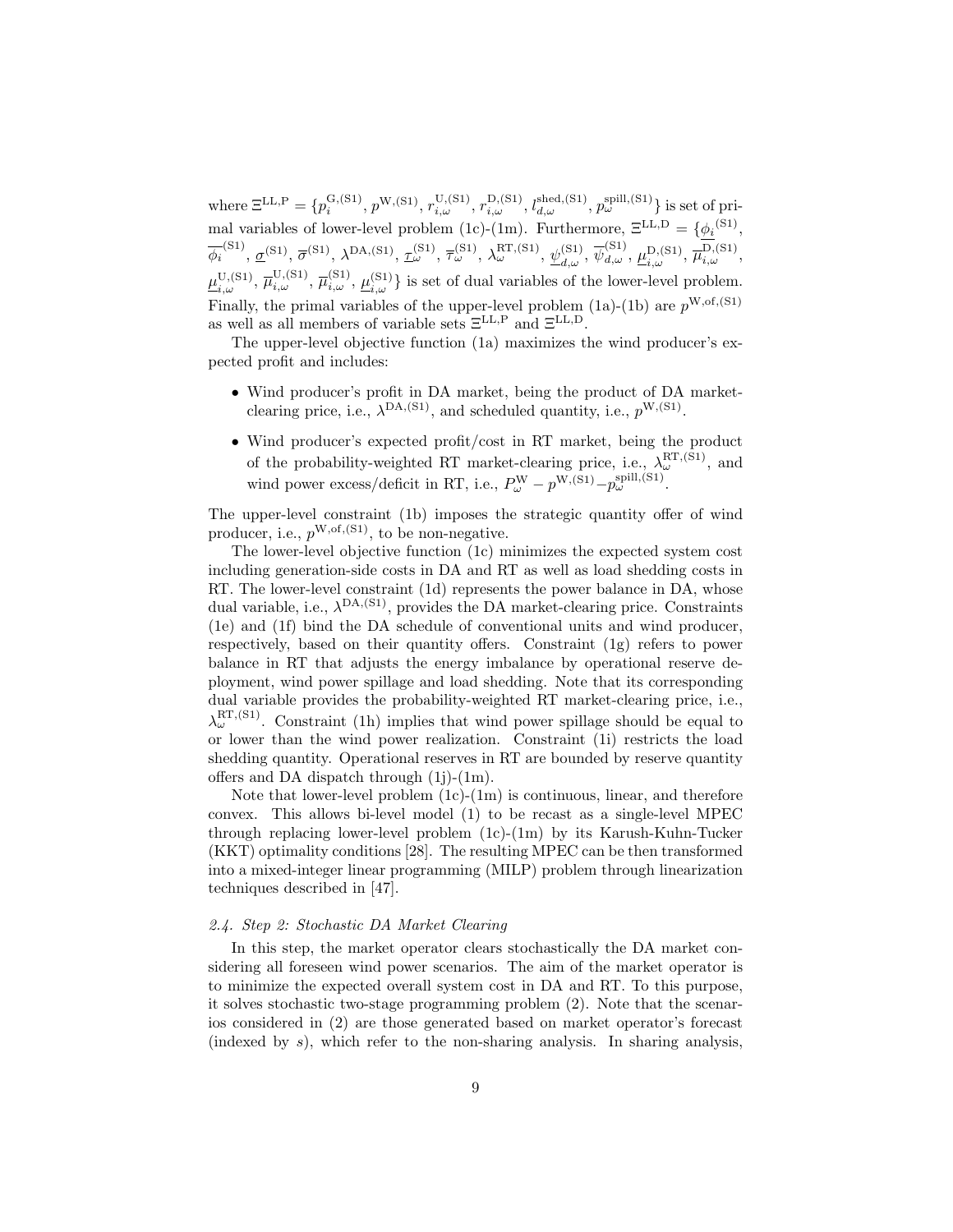this index is replaced by  $h$  referring to the shared scenarios. Note also that the quantity offer of wind producer denoted by  $P^{W,of,(S1)}$  is a parameter in step 2, whose value is obtained from Step 1.

$$
p_i^{\text{G,(S2)},p^{\text{W,(S2)}},r_{i,s}^{\text{U,minimize}};r_{i,s}^{\text{D,(S2)},r_{i,s}^{\text{D,(S2)}}},l_{d,s}^{\text{shell,(S2)}},l_{s}^{\text{spill,(S2)}}}
$$
\n
$$
\sum_{i\in\mathcal{I}} \lambda_i^{\text{G}} p_i^{\text{G,(S2)}} + \sum_{s\in\mathcal{S}} \pi_s \left[ \sum_{i\in\mathcal{I}} \left( \lambda_i^{\text{U}} r_{i,s}^{\text{U,(S2)}} - \lambda_i^{\text{D}} r_{i,s}^{\text{D,(S2)}} \right) + \sum_{d\in\mathcal{D}} V_d^{\text{shed}} l_{d,s}^{\text{shed,(S2)}} \right]
$$
\n(2a)

subject to

$$
\sum_{d \in \mathcal{D}} P_d^{\text{D}} - \sum_{i \in \mathcal{I}} p_i^{\text{G, (S2)}} - p^{\text{W, (S2)}} = 0 \tag{2b}
$$

$$
0 \le p_i^{\mathcal{G},\text{(S2)}} \le P_i^{\mathcal{G}} \ \forall i \tag{2c}
$$

$$
0 \le p^{\mathcal{W}, (\mathbf{S2})} \le P^{\mathcal{W}, \text{of}, (\mathbf{S1})} \tag{2d}
$$

$$
\sum_{i \in \mathcal{I}} \left( r_{i,s}^{\mathcal{D},(\text{S2})} - r_{i,s}^{\mathcal{U},(\text{S2})} \right) - \sum_{d \in \mathcal{D}} l_{d,s}^{\text{shed},(\text{S2})} - \left( P_s^{\mathcal{MO}} - p^{\mathcal{W},(\text{S2})} - p_s^{\text{spill},(\text{S2})} \right) = 0 \ \forall s
$$
\n(2e)

$$
0 \le p_s^{\text{spill},\text{(S2)}} \le P_s^{\text{MO}} \,\,\forall s \tag{2f}
$$

$$
0 \le l_{d,s}^{\text{shed},\text{(S2)}} \le P_d^{\text{D}} \ \forall d, \forall s \tag{2g}
$$

$$
0 \le r_{i,s}^{\mathcal{D},(\mathcal{S}2)} \le R_i^{\mathcal{D}} \ \forall i, \forall s \tag{2h}
$$

$$
0 \le r_{i,s}^{\text{U},\text{(S2)}} \le R_i^{\text{U}} \,\,\forall i, \forall s \tag{2i}
$$

$$
r_{i,s}^{\text{U, (S2)}} \le \left( P_i^{\text{G}} - p_i^{\text{G, (S2)}} \right) \ \forall i, \forall s \tag{2j}
$$

$$
r_{i,s}^{\mathcal{D},\text{(S2)}} \leq p_i^{\mathcal{G},\text{(S2)}} \,\,\forall i,\forall s. \tag{2k}
$$

Objective function (2a) minimizes the expected overall system cost in DA and RT markets. In addition, constraints  $(2b)-(2k)$  are similar to constraints (1d)-(1m) in Step 1.

## 2.5. Step 3: RT Market Clearing (Out-of-Sample Simulation)

In this step, we fix the DA schedule of conventional units and wind producer to those obtained in Step 2. Then, RT market is cleared versus different wind power realizations, which are not necessarily the same with the scenarios considered in Steps 1 and 2. The RT market versus a particular wind power realization is given by deterministic optimization problem (3). Note that symbols with superscript  $(S2)$  correspond to parameters  $(DA \text{ schedules})$ , whose values are obtained from Step 2.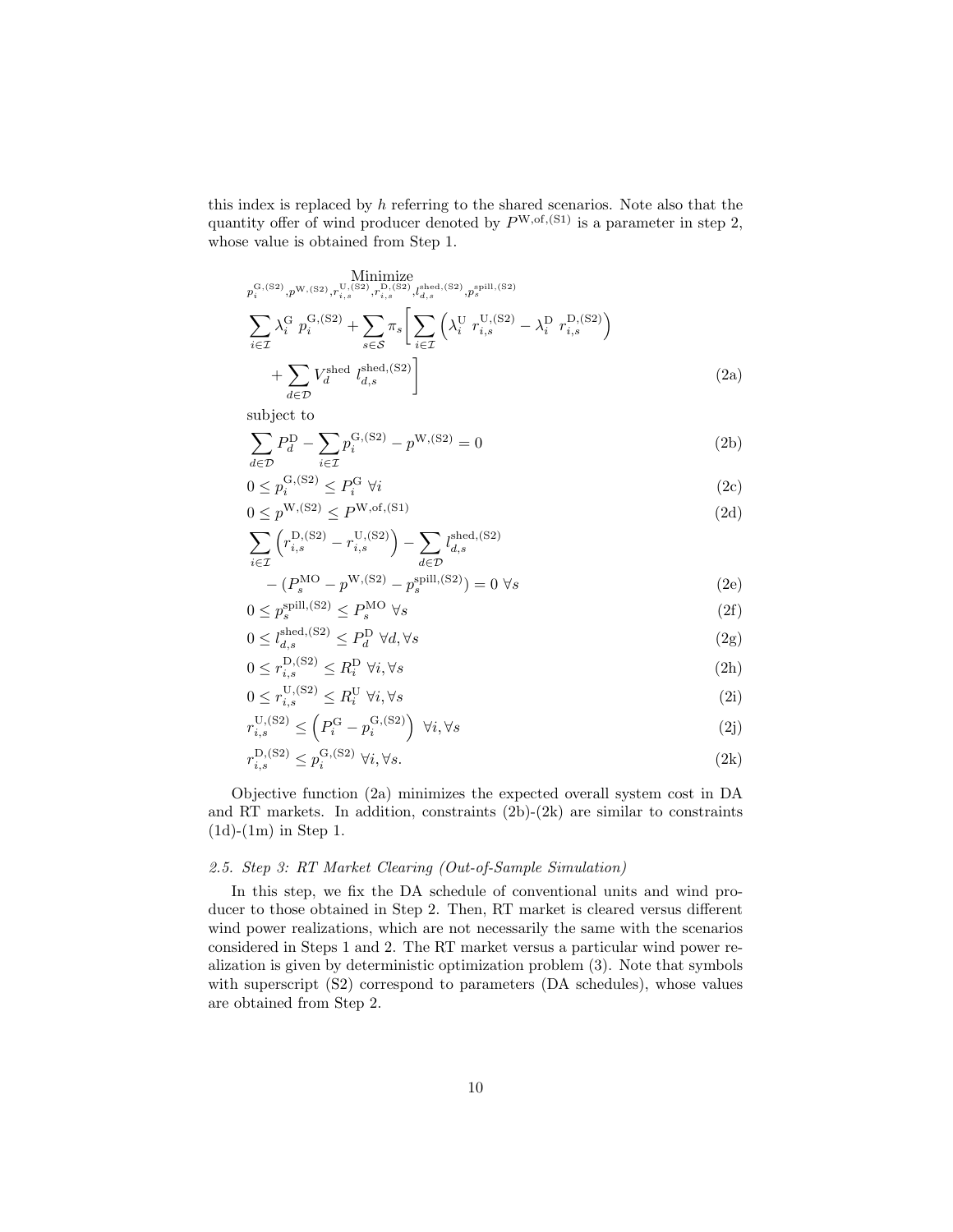$$
\left\{\sum_{i\in\mathcal{I}}\left(\lambda_i^{\mathbf{U}}\ r_i^{\mathbf{U},\text{(S3)}},r_i^{\text{shed},\text{(S3)}}\right)\ + \sum_{d\in\mathcal{D}}V_d^{\text{shed},\text{(S3)}}\right\}\n\tag{3a}
$$

subject to

$$
\sum_{i \in \mathcal{I}} \left( r_i^{\mathcal{D},(\mathcal{S}3)} - r_i^{\mathcal{U},(\mathcal{S}3)} \right) - \sum_{d \in \mathcal{D}} l_d^{\text{shed},(\mathcal{S}3)} - \left( P^{\text{act}} - P^{\mathcal{W},(\mathcal{S}2)} - p^{\text{spill},(\mathcal{S}3)} \right) = 0
$$
\n(3b)

$$
0 \le p^{\text{spill},\text{(S3)}} \le P^{\text{act}} \tag{3c}
$$

$$
0 \le l_d^{\text{shea}, (\text{ss})} \le P_d^{\text{D}} \ \forall d \tag{3d}
$$

$$
0 \le r_i^{\mathcal{D}, \text{(S3)}} \le R_i^{\mathcal{D}} \ \forall i
$$
\n
$$
0 < r^{\mathcal{U}, \text{(S3)}} < B^{\mathcal{U}} \ \forall i
$$
\n
$$
(3e)
$$
\n
$$
(3f)
$$

$$
0 \le r_i^{\mathrm{U},\mathrm{(S3)}} \le R_i^{\mathrm{U}} \ \forall i
$$
\n
$$
r_i^{\mathrm{U},\mathrm{(S3)}} \le \left(P_i^{\mathrm{G}} - P_i^{\mathrm{G},\mathrm{(S2)}}\right) \ \forall i
$$
\n
$$
(3g)
$$

$$
r_i^{\mathcal{D},\text{(S3)}} \le P_i^{\mathcal{G},\text{(S2)}} \ \forall i. \tag{3h}
$$

Objective function (3a) minimizes the imbalance cost incurred by operational reserve deployment and/or involuntarily load shedding. In addition, constraints  $(3b)-(3h)$  are similar to constraints  $(1g)-(1m)$  in Step 1.

# 3. Case Study

## 3.1. Data

A case-study based on the IEEE one-area reliability test system [48] is considered, in which conventional units are grouped by type and price. Each conventional unit offers at a quantity identical to its installed capacity and at a price given in Table 1. In addition to the conventional units, a single wind power producer is considered with the installed capacity of 1500 MW. The system load is 2850 MW, and its value of lost load is assumed to be \$200/MWh.

| $R_i^{\rm D}$<br>Unit<br>(i)<br>[MW]<br>[\$/MW]<br>MW]<br>[\$/MWh]<br>[MW]<br>$\left[\frac{\$}{\mathrm{MWh}}\right]$<br>G1<br>35.88<br>250<br>40<br>451<br>$\overline{0}$<br>G2<br>30.12<br>35<br>200<br>500<br>$\Omega$<br>G <sub>3</sub><br>80<br>45.00<br>50<br>40<br>$\Omega$<br>G4<br>300<br>300<br>300<br>$\overline{2}$<br>5.00<br>7<br>G5<br>290<br>25<br>125<br>474<br>18.72<br>10<br>G <sub>6</sub><br>27<br>800<br>20.56<br>300<br>200<br>12<br>G7<br>5<br>800<br>7.53<br>400<br>15<br>100 | Table E:<br>Technical Characteristics of Conventional Units |                                   |               |                     |  |                                |
|-------------------------------------------------------------------------------------------------------------------------------------------------------------------------------------------------------------------------------------------------------------------------------------------------------------------------------------------------------------------------------------------------------------------------------------------------------------------------------------------------------|-------------------------------------------------------------|-----------------------------------|---------------|---------------------|--|--------------------------------|
|                                                                                                                                                                                                                                                                                                                                                                                                                                                                                                       | $\overline{P}_{i}^{\text{G}}$                               | $\overline{\lambda}_i^{\text{G}}$ | $R_i^{\rm U}$ | $\lambda_i^{\rm U}$ |  | $\overline{\lambda}_i^{\rm D}$ |
|                                                                                                                                                                                                                                                                                                                                                                                                                                                                                                       |                                                             |                                   |               |                     |  |                                |
|                                                                                                                                                                                                                                                                                                                                                                                                                                                                                                       |                                                             |                                   |               |                     |  |                                |
|                                                                                                                                                                                                                                                                                                                                                                                                                                                                                                       |                                                             |                                   |               |                     |  |                                |
|                                                                                                                                                                                                                                                                                                                                                                                                                                                                                                       |                                                             |                                   |               |                     |  |                                |
|                                                                                                                                                                                                                                                                                                                                                                                                                                                                                                       |                                                             |                                   |               |                     |  |                                |
|                                                                                                                                                                                                                                                                                                                                                                                                                                                                                                       |                                                             |                                   |               |                     |  |                                |
|                                                                                                                                                                                                                                                                                                                                                                                                                                                                                                       |                                                             |                                   |               |                     |  |                                |
|                                                                                                                                                                                                                                                                                                                                                                                                                                                                                                       |                                                             |                                   |               |                     |  |                                |

Table 1: Technical Characteristics of Conventional Units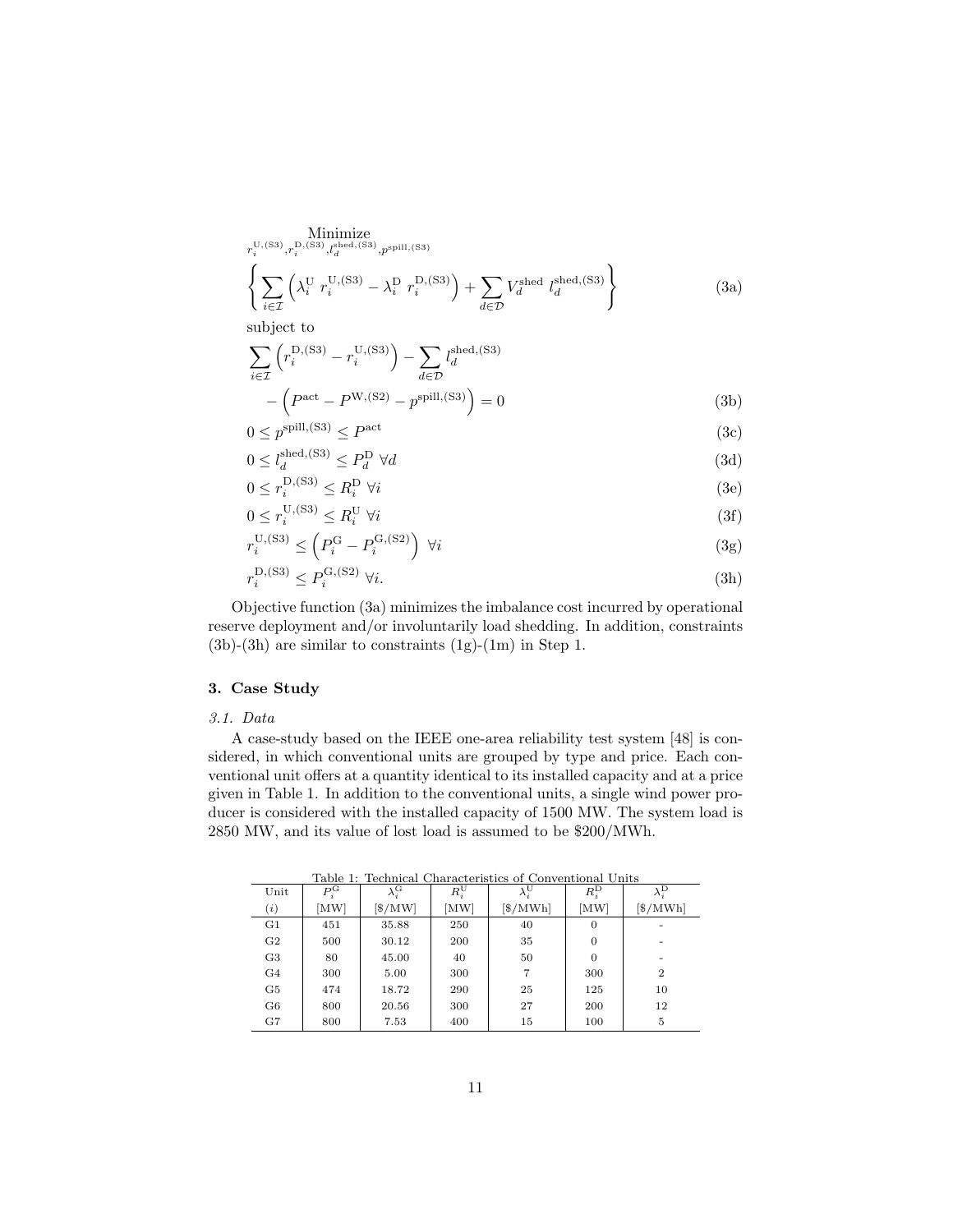There are various scenario generation techniques suggested in the literature such as [49, 50, 51, 52, 53]. In this study, a Beta distribution with shape parameters  $(a^R, b^R)$  is considered [24]. Then, 5000 samples are generated representing potential wind power realizations. These samples are in per-unit, i.e., wind production divided by installed wind capacity. Note that the number of samples is arbitrarily chosen to make an appropriate trade-off between accuracy and computational burden. These samples are used in Step 3 for an extensive out-of-sample simulation. The wind producer's and the market operator's forecasts are used in Steps 1 and 2, and modeled using a Beta distribution but with different shape parameters, i.e.,  $(a^W, b^W)$  and  $(a^{MO}, b^{MO})$ , respectively. The wind producer and the market operator generate 2000 scenarios each, and then they reduce them into three scenarios using a scenario reduction approach, e.g., the K-means method [54]. This provides wind producer's scenarios denoted as  $\omega_1$ ,  $\omega_2$  and  $\omega_3$  with their corresponding probabilities. Similarly, the market operator's scenarios are generated denoted as  $s_1$ ,  $s_2$  and  $s_3$  with different probabilities. In the non-sharing analysis, wind producer solves Step 1 considering its own scenarios, and then market operator solves Step 2 based on its own different set of scenarios. However, they both use the same set of scenarios in the sharing analysis including all six scenarios, i.e.,  $\{\omega_1, \omega_2, \omega_3, s_1, s_2, s_3\}$ , in Steps 1 and 2. Note that the probability of each scenario in the sharing analysis is the half of the non-sharing one.

Pursuing generality, three different sets for the parameters of Beta distribution are examined in this case study as given in Table 2, which yield different distribution shapes. This way, we investigate the impact of forecast distributions on the results of non-sharing and sharing analyses. These sets are selected to represent the three cases with the most characteristic differences in the distribution shapes, i.e., cases with high-mean, mid-mean and low-mean distributions. These three sets correspond to shape parameters  $a > b$ ,  $a \simeq b$  and  $a < b$  respectively. We refer to those cases as Sets 1, 2 and 3, respectively. Note that in this study, we assume that forecasts of wind producer and market operator have different distributions but they still predict the same shape of distribution, i.e., high-mean, mid-mean or low-mean. For clarity, the distribution shapes of actual wind power realization are illustrated in Fig. 2 considering values of  $a<sup>R</sup>$  and  $b<sup>R</sup>$ across different sets. Based on the considered shape parameters representing actual realizations (5000 samples), the expected wind power production is 37%, 27% and 16% of the total system load for Set 1, Set 2 and Set 3, respectively.

|                          | rapid 2. Dhape I arameters of Deta Distributions |              |              |  |  |  |
|--------------------------|--------------------------------------------------|--------------|--------------|--|--|--|
| Shape                    | Set 1                                            | Set 2        | Set 3        |  |  |  |
| Parameters               | a > b                                            | $a \simeq b$ | a < b        |  |  |  |
| $(a^{\rm R}, b^{\rm R})$ | (3.78, 1.62)                                     | (5.37, 5.37) | (1.89, 4.48) |  |  |  |
| $(a^{MO}, b^{MO})$       | (3.58, 2.02)                                     | (5.17, 5.77) | (1.69, 4.88) |  |  |  |
| $(a^{\rm W},b^{\rm W})$  | (3.98, 1.22)                                     | (5.57, 4.97) | (2.09, 4.08) |  |  |  |

Table 2: Shape Parameters of Beta Distributions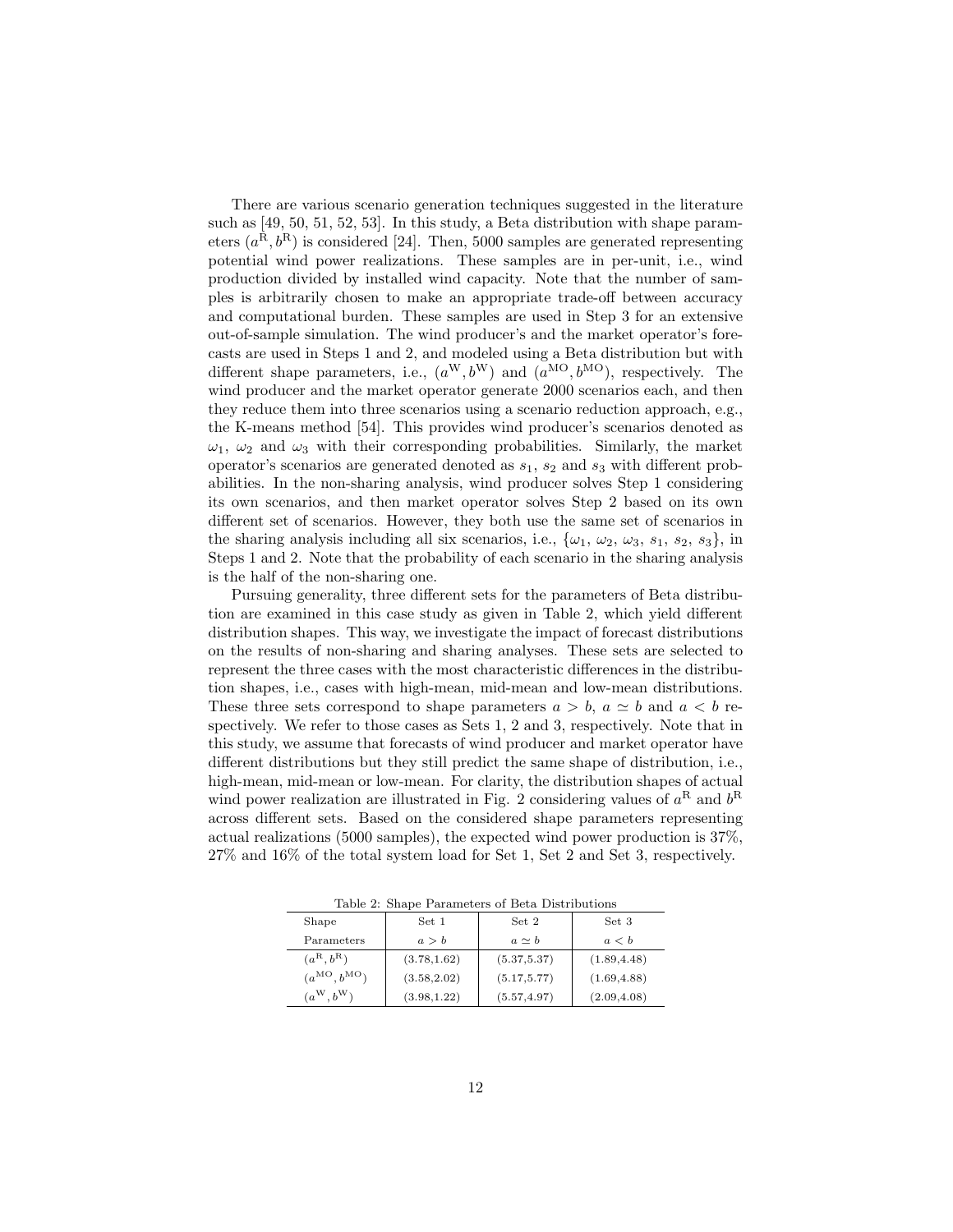

Figure 2: Actual wind power distribution considering Set 1  $(a^R > b^R)$ , Set 2  $(a^R = b^R)$  and Set 3  $(a^{\rm R} < b^{\rm R})$ 

In the rest of this section, Subsections 3.2 and 3.3 provide results for nonsharing and sharing analyses, respectively, considering different sets of wind power scenarios. In addition, Subsections 3.4 and 3.5 compare the results obtained from non-sharing and sharing analyses through an out-of-sample simulation and a sensitivity-based approach.

## 3.2. Results: Non-sharing Analysis

In this subsection, we assume that the wind producer and the market operator do not share their forecast distributions. The wind producer solves bi-level model (1) in Step 1 considering its own three scenarios, and derives its most beneficial quantity offer as depicted in Fig. 3 by blue bars. Given producer's quantity offer, market operator solves problem (2) in Step 2 to clear DA market considering its own three scenarios, which are different than the wind producer's ones. This step provides the DA wind power dispatch as depicted in Fig. 3 by green bars. Additionally, the expected wind power production considering 5000 samples as potential realizations in Step 3 is illustrated by red bars.

According to the results obtained for Set 1, the wind producer forecasts a comparatively higher wind production with respect to the market operator. Therefore, the market operator schedules the wind producer at a quantity lower than the wind producer's quantity offer. The expected actual wind power is in between.

Regarding Set 2, the market operator forecasts a comparatively higher production than the wind producer. However, the DA wind power schedule cannot exceed the producer's quantity offer. Therefore, the DA wind schedule is equal to the wind producer's quantity offer. The expected wind realization in this case is higher than the scheduled wind power in DA market.

Finally, in Set 3, the wind producer and the market operator forecast a comparatively low wind power generation. However, it is fully dispatched in the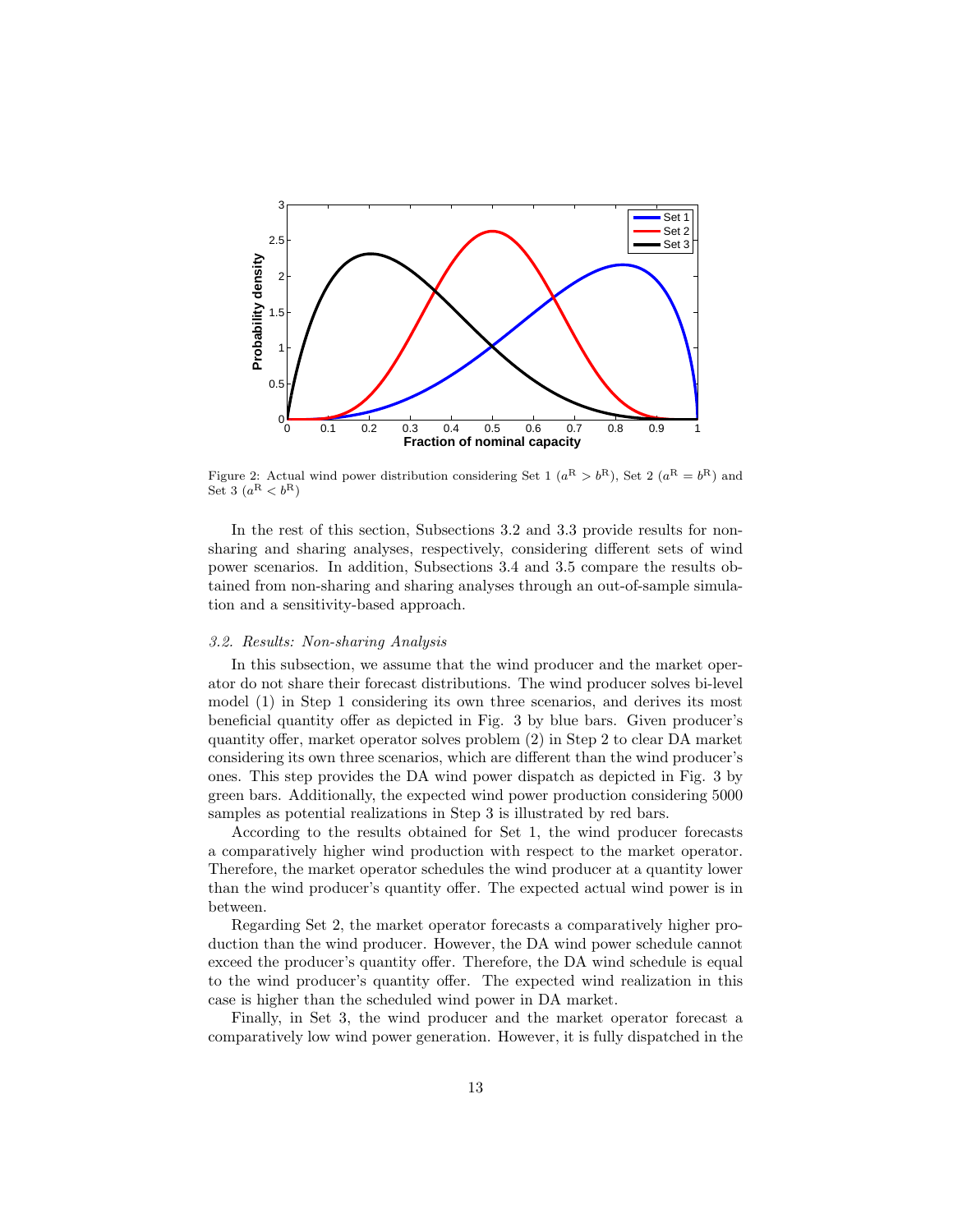

Figure 3: Non-sharing analysis: wind producer's quantity offer to DA market (Step 1), scheduled wind power in DA market (Step 2), and expected wind power realization in RT (Step 3)

DA market. The expected wind realization in this case is slightly lower than the scheduled wind power in DA market.

## 3.3. Results: Sharing Analysis

In this subsection, we consider that the wind producer and the market operator share their wind power forecast distributions. Therefore, an identical scenario set including six scenarios is considered within both Steps 1 and 2. Fig. 4 depicts the wind quantity offer (Step 1), the scheduled wind power in DA (Step 2) and the expected wind power realization (Step 3) obtained from the sharing analysis. In this analysis, the producer's quantity offer and the scheduled DA wind power are equal in each set since the wind producer and the market operator have the same beliefs on wind power production. As expected, the optimization models in Steps 1 and 2 yield the same results in the sharing analysis, because they are solved considering the same set of scenarios. This verifies the well-functioning of the mathematical models used in Steps 1 and 2.

## 3.4. Out-of-Sample Simulation Considering 5000 Samples

In this subsection, we clear the RT market in Step 3 for 5000 samples representing different wind power realizations, while DA decisions are fixed to those obtained from Step 2. Then, we compute the actual system cost that consists of the system cost in DA obtained from Step 2 plus the expected system cost in RT obtained from Step 3. As it is given in Table 3, the actual system cost in the sharing analysis is comparatively lower than (in case of Set 1) or equal to (in case of Sets 2 and 3) that in the non-sharing analysis. The reason is that sharing forecasts between the wind producer and the market operator can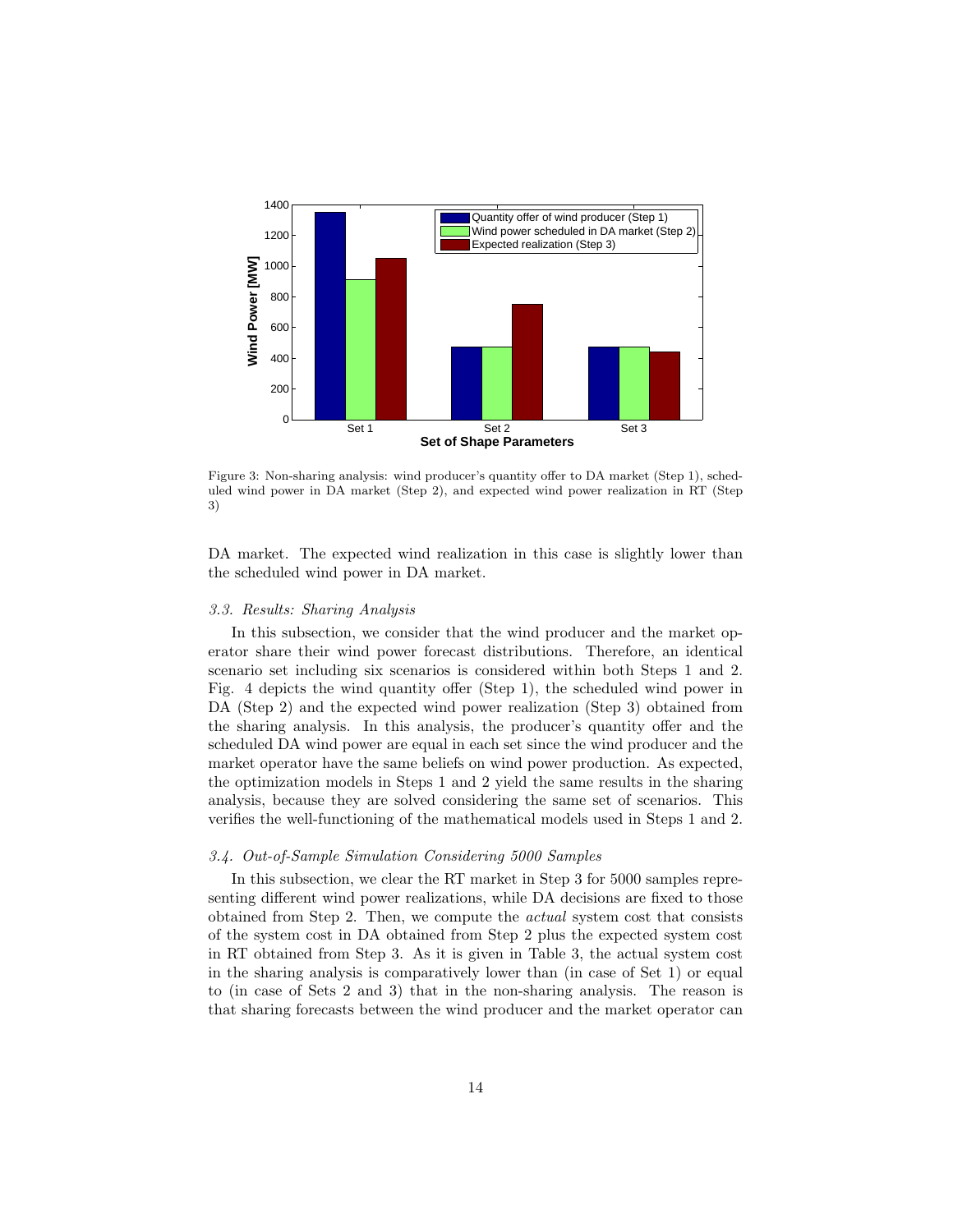

Figure 4: Sharing analysis: wind producer's quantity offer to DA market (Step 1), scheduled wind power in DA market (Step 2), and expected wind power realization in RT (Step 3).

| Table 5. Actual bystem Cost [9] |       |       |       |  |
|---------------------------------|-------|-------|-------|--|
| Analysis                        | Set 3 |       |       |  |
| Non-Sharing                     | 24026 | 32845 | 32970 |  |
| Sharing                         | 20982 | 32845 | 32970 |  |

Table 3: Actual System Cost [\$]

lead to the generation of more qualified scenarios in DA market. This numerically concludes that sharing forecasts can potentially reduce the system cost in systems with high wind power penetration.

Moreover, the DA and the expected RT market-clearing prices in both sharing and non-sharing analyses are reported in Tables 4 and 5. Note that the DA market-clearing price is derived from Step 2, whereas the expected RT marketclearing price is derived in Step 3 considering 5000 wind generation samples. The results of Table 4 imply that the DA market-clearing price for Set 2 increases in the sharing analysis, which consequently results in increased profits for all producers. The wind producer in this case exercises its market power in order to increase market prices and the rest of producers also benefit from increased prices.

In addition to the impact of sharing forecasts on actual system cost and market-clearing prices as social measures, its impact on different players' profit needs to be investigated. The expected profit of each player includes its profit in DA market (Step 2) plus its expected profit/cost in RT market (Step 3). Table 6 gives the wind producers' expected profit for the three different sets, while Table 7 presents the expected profit of each conventional unit. According to the results reported in Table 6, the wind producer benefits from sharing forecasts as its profit increases in the first two sets while it remains unchanged in Set 3. These results numerically reveal that sharing forecasts is beneficial for the wind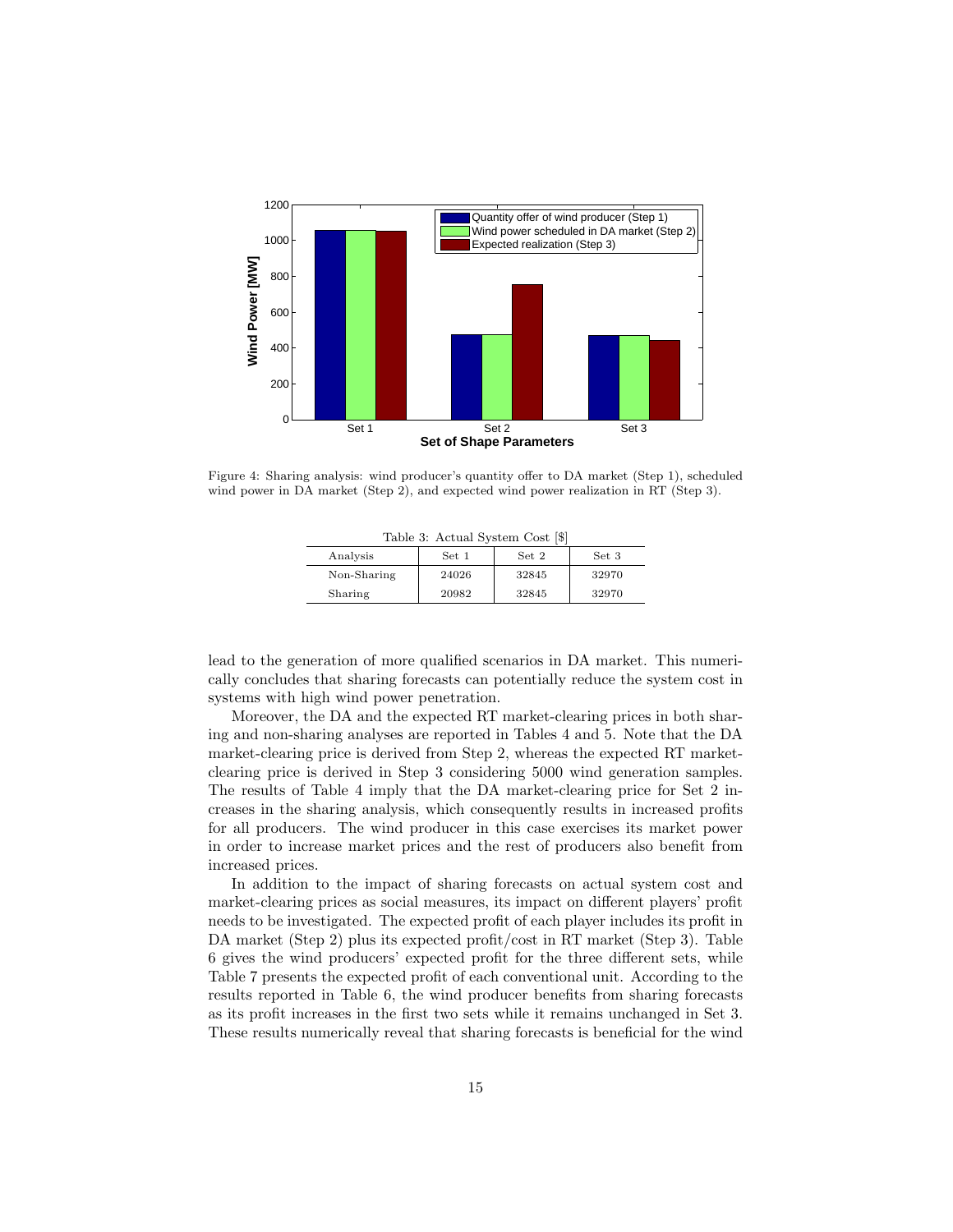Table 4: Day-Ahead Price in different sets [\$/MWh]

| Analysis    | Set 1 | Set 2 | Set 3 |
|-------------|-------|-------|-------|
| Non-Sharing | 20.56 | 20.56 | 30.12 |
| Sharing     | 20.56 | 30.12 | 30.12 |

Table 5: Expected Real-Time Price in different sets [\$/MWh]

| Set 1 | Set 2 | Set 3 |
|-------|-------|-------|
| 13.68 | 10.23 | 25.99 |
| 18.86 | 10.23 | 25.99 |
|       |       |       |

producer due to finding better knowledge on its future stochastic production. Besides, information sharing brings more market power to wind producer to alter the market-clearing outcomes to its own benefit. More specifically, the wind power producer has a high level of production in Set 1 and benefits from having better knowledge of its expected generation. In Set 2, the expected wind power production is comparatively lower than that in Set 1, however, the wind producer withholds a part of its generation to increase the market-clearing prices and to gain more profit. Finally, Set 3 refers to a case with a low level of wind generation, in which the forecast sharing does not affect the market clearing outcomes. Further discussion on wind producer's profit is provided in the next subsection.

Unlike the wind producer, the conventional units may lose or may gain profit if the market operator and the wind producer share their forecasts. In Set 1, producers G1, G2 and G3 gain higher profits in the sharing analysis due to increased expected RT price (Table 5). In contrast, producers G5, G6 and G7 lose profit because their production levels are decreased. In both analyses, producer G4 is fully dispatched in DA market while the clearing price of that market is identical. Therefore, its profit does not change. In Set 2, the profits of most conventional producers increase because the DA price is significantly higher in the sharing analysis (Table 4). Results corresponding to Set 3 are identical in both analyses since the power schedule of units and market-clearing prices do not change.

| Table 6: Expected Profit of The Wind Producer |       |       |       |  |  |
|-----------------------------------------------|-------|-------|-------|--|--|
| Analysis                                      | Set 1 | Set 2 | Set 3 |  |  |
| Non-Sharing                                   | 18107 | 10920 | 10223 |  |  |
| Sharing                                       | 18937 | 15471 | 10223 |  |  |

 $T_{\text{max}}$   $T_{\text{max}}$   $T_{\text{max}}$   $T_{\text{max}}$   $T_{\text{max}}$   $T_{\text{max}}$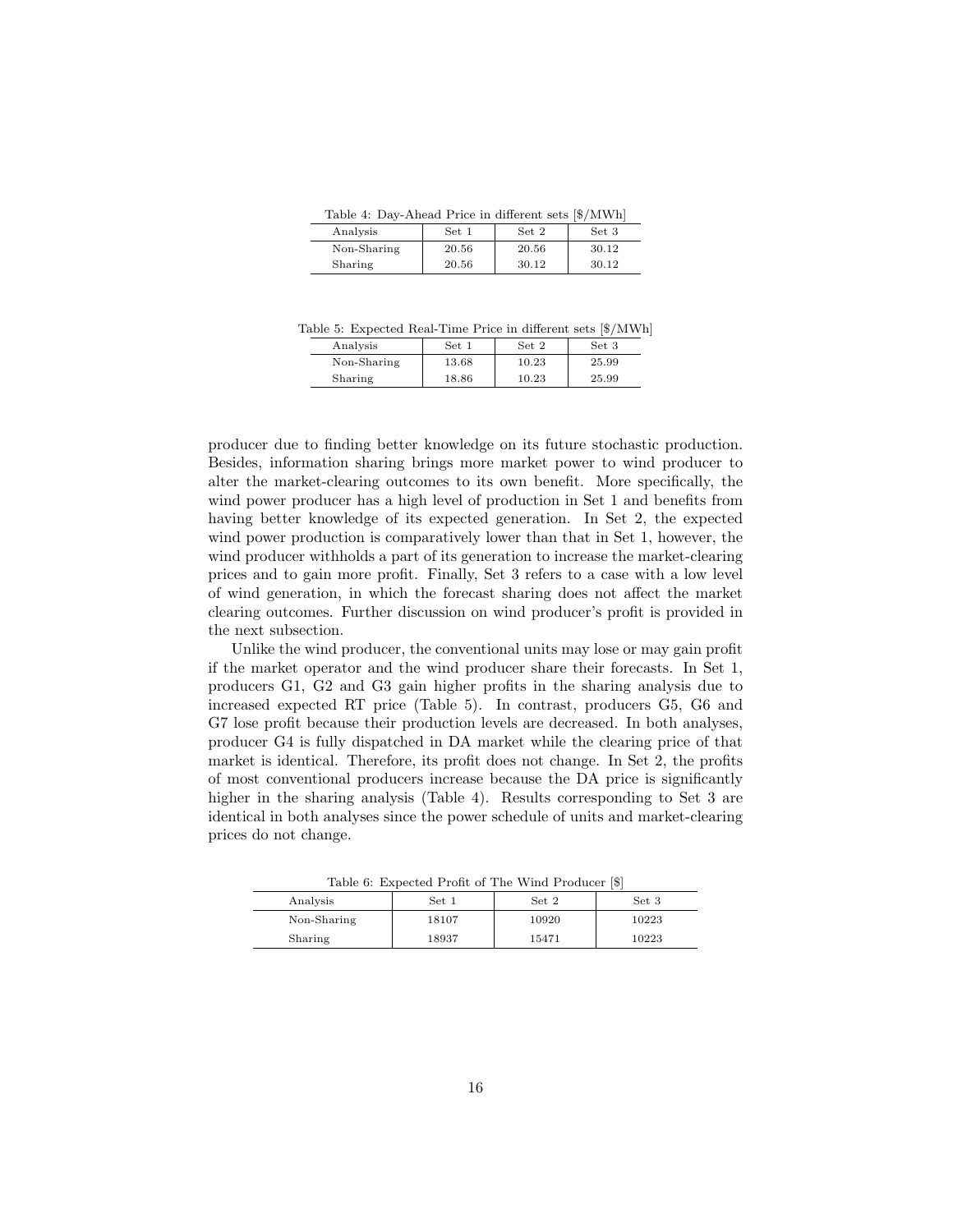| Unit           | Analysis    | Set 1    | Set 2          | Set 3    |
|----------------|-------------|----------|----------------|----------|
| G1             | Non-Sharing | 0.5      | $\Omega$       | 9        |
|                | Sharing     | 50.5     | $\overline{0}$ | 9        |
| G2             | Non-Sharing | 9.8      | 11             | 299.2    |
|                | Sharing     | 74.2     | 11             | 299.2    |
| G3             | Non-Sharing | $\Omega$ | $\Omega$       | 0        |
|                | Sharing     | 7.2      | $\Omega$       | $\Omega$ |
| G <sub>4</sub> | Non-Sharing | 4668     | 4676           | 7538     |
|                | Sharing     | 4668     | 7544           | 7538     |
| G5             | Non-Sharing | 1059     | 1231           | 5487     |
|                | Sharing     | 941.2    | 5762           | 5487     |
| G6             | Non-Sharing | 717.3    | 830.52         | 7857     |
|                | Sharing     | 574.22   | 8478           | 7857     |
| G7             | Non-Sharing | 10470    | 10505          | 18089    |
|                | Sharing     | 10425    | 18153          | 18089    |

Table 7: Expected Profit of The Conventional Units [\$]

### 3.5. Sensitivity Analysis

As reported in the previous subsection, the wind producer's expected profit may increase by sharing forecasts. A part of this profit increment happens due to the generation of a more qualified set of scenarios. Besides, it happens as the wind producer is able to behave more strategically with more information access. This section numerically measures wind producer's market power in sharing and non-sharing cases through a sensitivity analysis. To this end, we use the value obtained for dual variable corresponding to the upper bound of constraint (2d) in Step 2. This value implies the sensitivity of system cost with respect to the wind producer's strategic quantity offer. As given in Table 8, its absolute value in the non-sharing analysis is lower than in the sharing analysis. More specifically, that value is zero for Sets 1 and 3 of the non-sharing analysis, while it is non-zero considering the sharing analysis. This reveals that sharing forecasts with market operator increases the ability of wind producer to exert market power. Note that the negative value for this dual variable means that system cost in DA market (Step 2) increases with the strategic behaviour of wind producer. However, recall that the actual system cost, i.e., the system cost in DA (obtained from Step 2) plus the expected system cost in RT (obtained from Step 3), can potentially decrease with information sharing as it has been already reported in Table 3. This reduction of total actual cost in sharing cases happens because less balancing sources are needed in RT.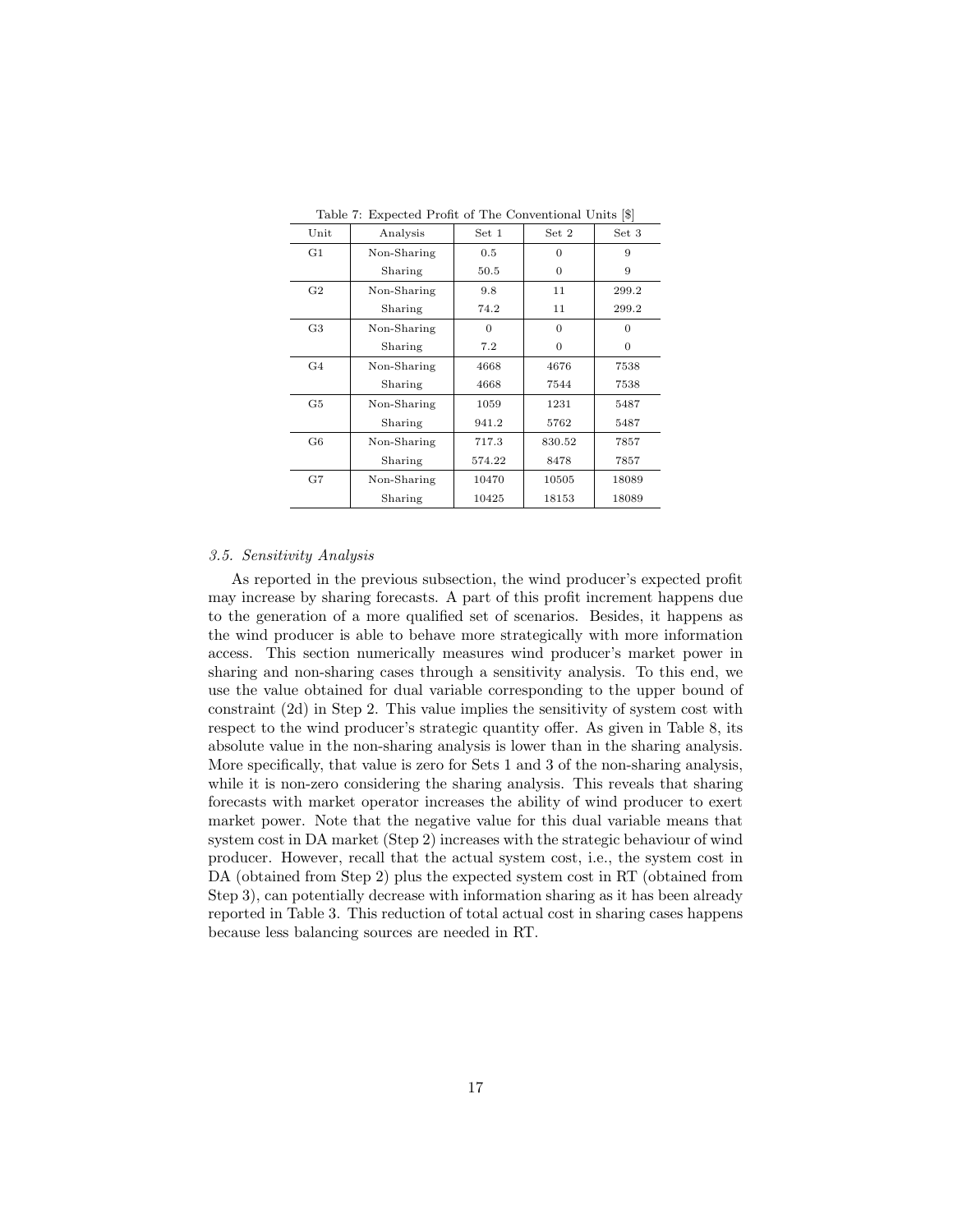Table 8: Value of Sensitivity Factor: Dual Variable Corresponding to the Upper Bound of Constraint  $(2d)$  in Step 2  $[$/MWh]$ 

| Analysis    | Set 1    | Set 2     | Set 3   |
|-------------|----------|-----------|---------|
| Non-Sharing |          | $-12.498$ |         |
| Sharing     | $-1.786$ | $-22.909$ | $-2.26$ |

# 4. Conclusion

In this paper, the value of sharing wind power forecasts between a single wind power producer and a market operator is analyzed. This potential value is numerically evaluated in terms of system cost. To this purpose, a three-step evaluation framework is proposed. In the first step, a stochastic bi-level optimization model is formulated, which allows the wind producer to derive its most beneficial quantity offer. In the second step, the market operator clears stochastically the DA market considering all foreseen wind power realizations in real time. In the last step, the RT market is cleared deterministically for a large number of wind power realizations constrained by fixed DA schedules. This framework is applied for two cases: (i) the wind producer and the market operator use different wind power scenarios (non-sharing analysis), and (ii) the wind producer and the market operator share their wind power scenarios (sharing analysis). In addition, the impact of sharing wind power forecasts on strategic offering of wind producer is analyzed using a relevant sensitivity analysis.

For a large case study, it is numerically concluded that sharing forecasts may decrease the expected system cost while it may increase the expected profit of wind producer. However, the expected profit of conventional producers is subject to the strategic behavior of wind producer and the quality of shared scenarios. On the one hand, wind producer may exert more market power, having access to more information. This will lead to higher market-clearing prices and, thus, higher profits for all producers. On the other hand, profits may decrease since sharing information can reduce the need for balancing resources in the RT stage. The sensitivity analysis also shows that sharing forecasts may help the wind producer to alter the market-clearing outcomes to its own benefit (strategic behavior).

The consideration of multiple wind producers yields a stochastic equilibrium problem with equilibrium constraints (EPEC) [35, 55] and is left for future research. In addition, it is relevant to analyze how sharing wind power forecasts affects the market equilibria.

## Acknowledgments

The work of L. Exizidis was partly supported by the public service of Wallonia-Department of Energy and Sustainable Building, within the framework of the GREDOR project, and partly by "Fonds National de La Recherche Scientifique (FNRS)". S. J. Kazempour and P. Pinson are partly supported by the Danish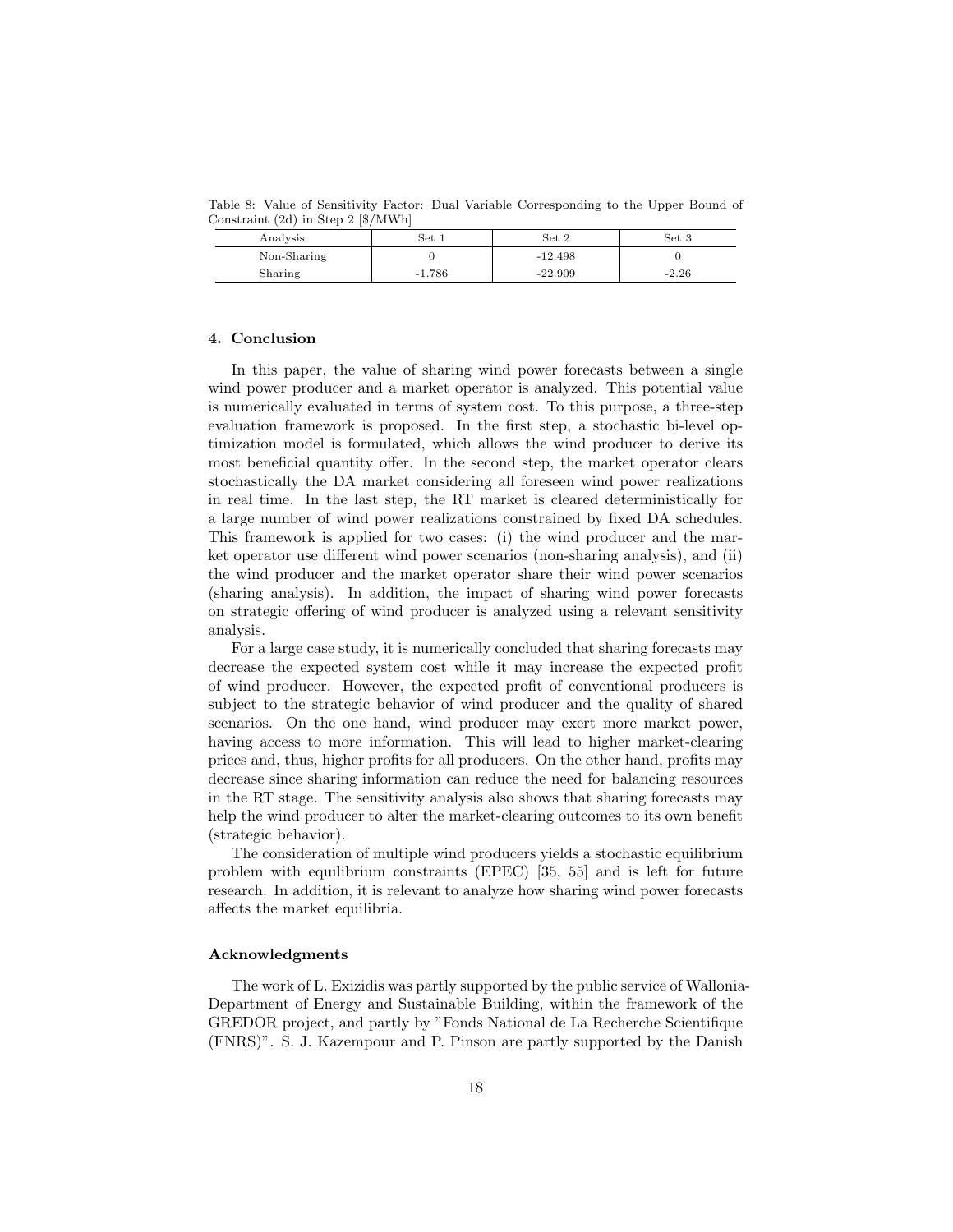Strategic Council for Strategic Research through the projects of PROAIN (no. 3045-00012B/DSF) and 5s - Future Electricity Markets (no. 12-132636/DSF).

#### References

- [1] I. Pineda, J. Wilkes, Wind in power, Tech. rep., European Wind Energy Association (2015).
- [2] Annual report 2014, Tech. rep., Energinet.dk (2014).
- [3] M. Rahimiyan, A statistical cognitive model to assess impact of spatially correlated wind production on market behaviors, Applied Energy 122 (2014) pp. 62 – 72.
- [4] N. Ederer, The market value and impact of offshore wind on the electricity spot market: Evidence from Germany, Applied Energy 154 (2015) pp. 805 – 814.
- [5] R. Arjmand, M. Rahimiyan, Statistical analysis of a competitive day-ahead market coupled with correlated wind production and electric load, Applied Energy 161 (2016) pp.  $153 - 167$ .
- [6] G. Li, J. Shi, Agent-based modeling for trading wind power with uncertainty in the day-ahead wholesale electricity markets of single-sided auctions, Applied Energy 99 (2012) pp.  $13 - 22$ .
- [7] G. Giebel, R. Brownsword, G. Kariniotakis, M. Denhard, C. Draxl, The state-of-the-art in short-term prediction of wind power: A literature overview, Tech. rep. (2011).
- [8] B. M. Hodge, M. Milligan, Wind power forecasting error distributions over multiple timescales, IEEE Power and Energy Society General Meeting (2011) pp. 1–8.
- [9] E. Ela, M. O'Malley, Studying the variability and uncertainty impacts of variable generation at multiple timescales, IEEE Trans. Power Syst. 27 (3) (2012) pp. 1324–1333.
- [10] H. Bludszuweit, J. A. Dominguez-Navarro, A. Llombart, Statistical analysis of wind power forecast error, IEEE Trans. Power Syst. 23 (3) (2008) pp. 983–991.
- [11] S. Tewari, C. J. Geyer, N. Mohan, A statistical model for wind power forecast error and its application to the estimation of penalties in liberalized markets, IEEE Trans. Power Syst. 26 (4) (2011) pp. 2031–2039.
- [12] P. Pinson, Wind energy: Forecasting challenges for its operational management, Statistical Science 28 (4) (2013) pp. 564–585.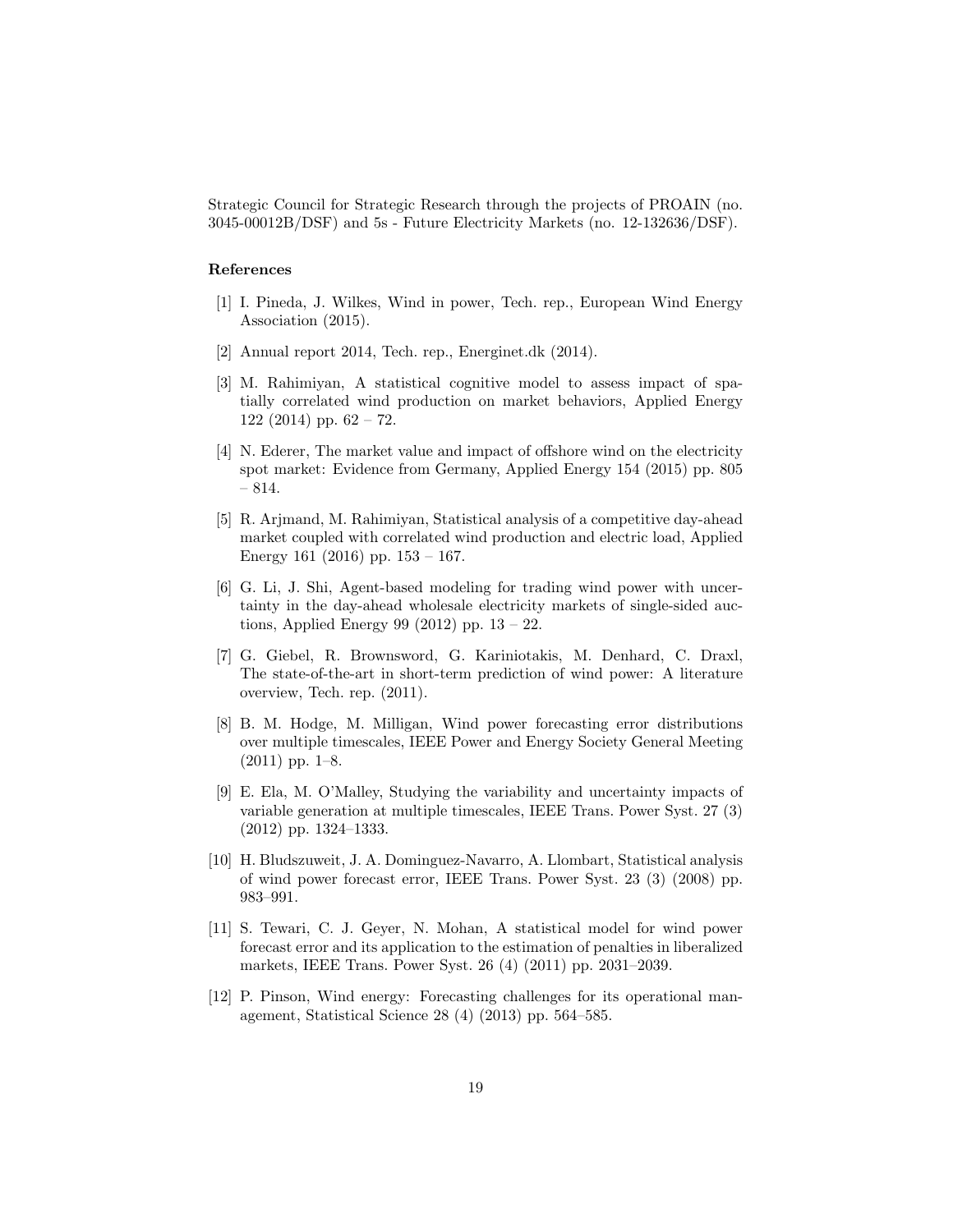- [13] T. Jonsson, P. Pinson, H. Madsen, On the market impact of wind energy forecasts, Energy Economics 32 (2) (2010) pp. 313–320.
- [14] A. Fabbri, T. G. S. Roman, J. R. Abbad, V. H. M. Quezada, Assessment of the cost associated with wind generation prediction errors in a liberalized electricity market, IEEE Trans. Power Syst. 20 (3) (2005) pp. 1440–1446.
- [15] C. De Jonghe, B. F. Hobbs, R. Belmans, Value of price responsive load for wind integration in unit commitment, IEEE Trans. Power Syst. 29 (2) (2014) pp. 675–685.
- [16] J. Zhao, T. Zheng, E. Litvinov, A unified framework for defining and measuring flexibility in power system, IEEE Trans. Power Syst. 31 (1) (2016) pp. 339–347.
- [17] E. Lannoye, D. Flynn, M. O'Malley, Evaluation of power system flexibility, IEEE Trans. Power Syst. 27 (2) (2012) pp. 922–931.
- [18] J. Ma, V. Silva, R. Belhomme, D. S. Kirschen, L. F. Ochoa, Evaluating and planning flexibility in sustainable power systems, IEEE Transactions on Sustainable Energy 4 (1) (2013) pp. 200–209.
- [19] B. Wang, B. F. Hobbs, Real-time markets for flexiramp: A stochastic unit commitment-based analysis, IEEE Trans. Power Syst. 31 (2) (2016) pp. 846–860.
- [20] S. Wong, J. D. Fuller, Pricing energy and reserves using stochastic optimization in an alternative electricity market, IEEE Trans. Power Syst. 22 (2) (2007) pp. 631–638.
- [21] G. Pritchard, G. Zakeri, A. Philpott, A single-settlement, energy-only electric power market for unpredictable and intermittent participants, Oper. Res. 58 (4-part-2) (2010) pp. 1210–1219.
- [22] J. M. Morales, A. J. Conejo, K. Liu, J. Zhong, Pricing electricity in pools with wind producers, IEEE Trans. Power Syst. 27 (3) (2012) pp. 1366–1376.
- [23] S. Martin, Y. Smeers, J. A. Aguado, A stochastic two settlement equilibrium model for electricity markets with wind generation, IEEE Trans. Power Syst. 30 (1) (2015) pp. 233–245.
- [24] J. M. Morales, M. Zugno, S. Pineda, P. Pinson, Electricity market clearing with improved scheduling of stochastic production, Eur. J. Oper. Res. 235 (3) (2014) pp. 765–774.
- [25] Y. Zhang, G. B. Giannakis, Distributed stochastic market clearing with high-penetration wind power, IEEE Trans. Power Syst. 31 (2) (2016) pp. 895–906.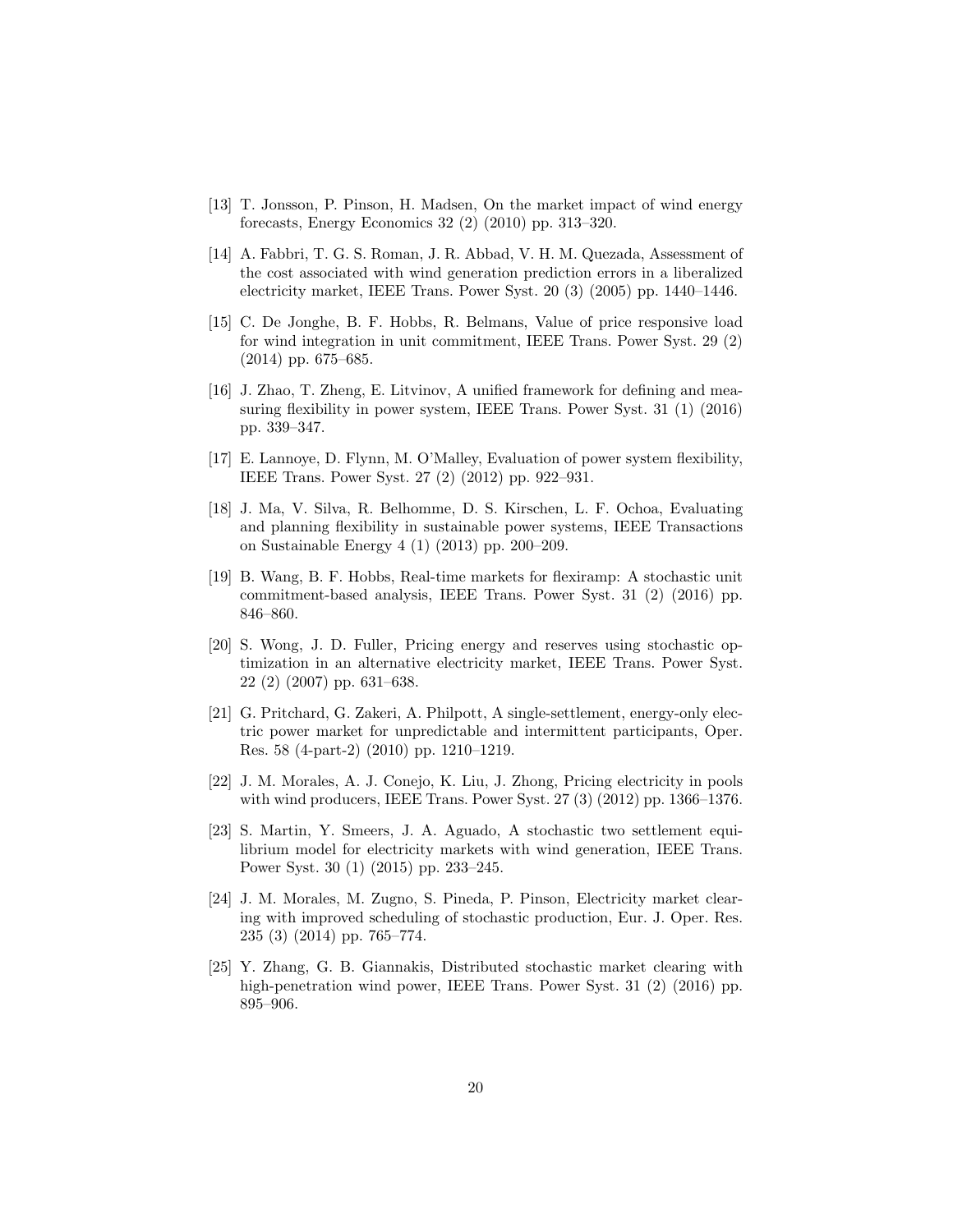- [26] V. Zavala, M. Anitescu, J. Birge, A stochastic electricity market clearing formulation with consistent pricing properties, Oper. Res., working paper. URL http://www.mcs.anl.gov/ anitescu/PUBLICATIONS/2014/zavala -stochpricing-2014.pdf.
- [27] A. J. Conejo, M. Carrión, J. M. Morales, Decision Making Under Uncertainty in Electricity Markets, International Series in Operations Research & Management Science. New York, NY, USA: Springer, 2010.
- [28] S. A. Gabriel, A. J. Conejo, J. D. Fuller, B. F. Hobbs, C. Ruiz, Complementarity Modeling in Energy Markets, International Series in Operations Research & Management Science. New York, NY, USA: Springer, 2012.
- [29] L. Baringo, A. J. Conejo, Wind power investment within a market environment, Applied Energy 88 (9) (2011) pp. 3239–3247.
- [30] N. Mahmoudi, T. K. Saha, M. Eghbal, Modelling demand response aggregator behavior in wind power offering strategies, Applied Energy 133  $(2014)$  pp.  $347 - 355$ .
- [31] Z. Q. Luo, J. S. Pang, D. Ralph, Mathematical Programs with Equilibrium Constraints, Cambridge University Press, 1996.
- [32] S. A. Gabriel, F. U. Leuthold, Solving discretely-constrained MPEC problems with applications in electric power markets, Energy Economics 32 (1)  $(2010)$  pp.  $3 - 14$ .
- [33] M. Rahimiyan, J. M. Morales, A. J. Conejo, Evaluating alternative offering strategies for wind producers in a pool, Applied Energy 88 (12) (2011) pp. 4918 – 4926.
- [34] M. R. Hesamzadeh, M. Yazdani, Transmission capacity expansion in imperfectly competitive power markets, IEEE Trans. Power Syst. 29 (1) (2014) pp. 62–71.
- [35] S. J. Kazempour, H. Zareipour, Equilibria in an oligopolistic market with wind power production, IEEE Trans. Power Syst. 29 (2) (2014) pp. 686– 697.
- [36] M. Zugno, J. M. Morales, P. Pinson, H. Madsen, Pool strategy of a pricemaker wind power producer, IEEE Trans. Power Syst. 28 (3) (2013) pp. 3440 – 3450.
- [37] L. Baringo, A. J. Conejo, Strategic offering for a wind power producer, IEEE Trans. Power Syst. 28 (4) (2013) pp. 4645 – 4654.
- [38] A. A. S. de la Nieta, J. Contreras, J. I. Munoz, M. O'Malley, Modeling the impact of a wind power producer as a price-maker, IEEE Trans. Power Syst. 29 (6) (2014) pp. 2723–2732.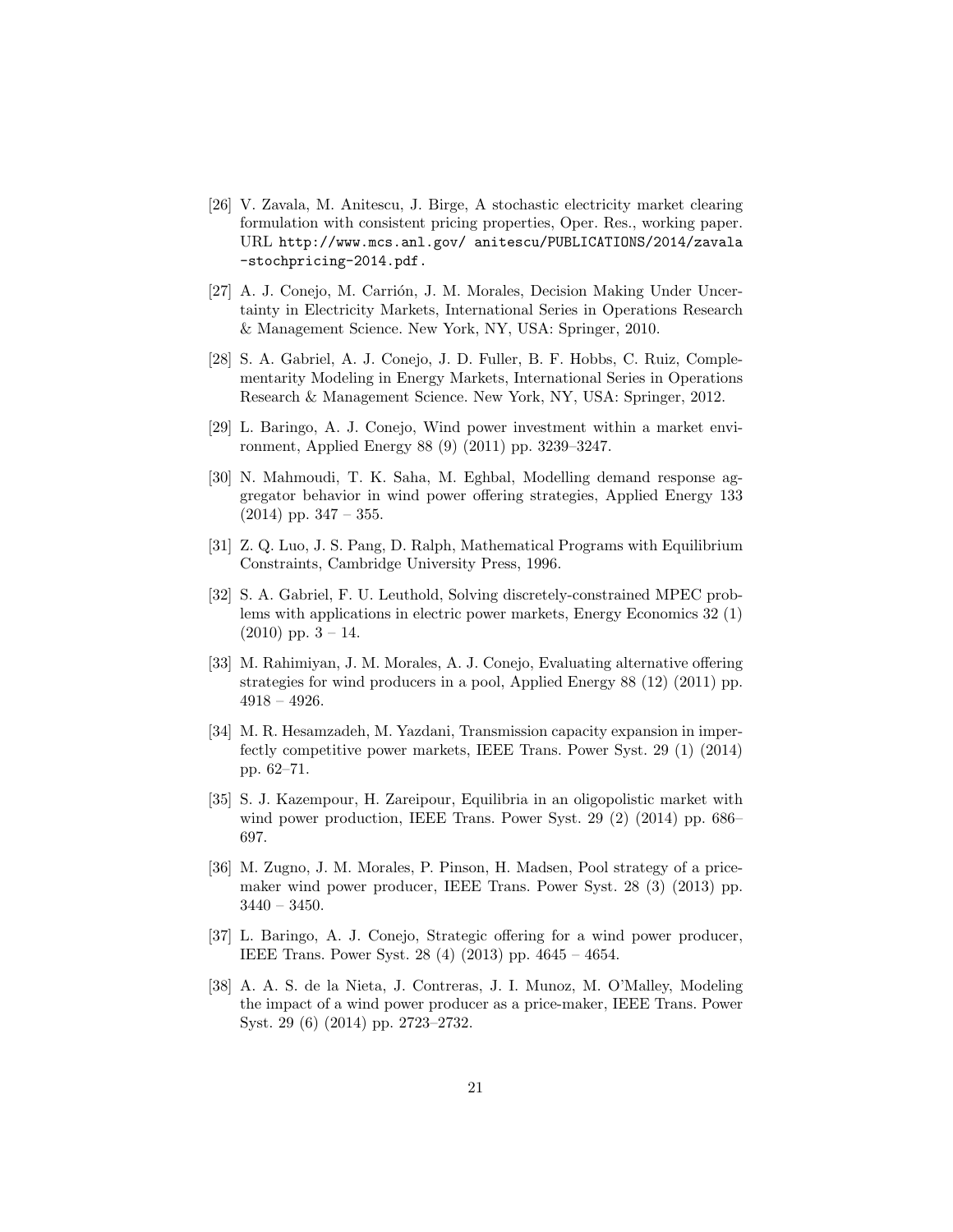- [39] T. Dai, W. Qiao, Optimal bidding strategy of a strategic wind power producer in the short-term market, IEEE Transactions on Sustainable Energy 6 (3) (2015) pp. 707–719.
- [40] L. Deng, B. F. Hobbs, P. Renson, What is the cost of negative bidding by wind? A unit commitment analysis of cost and emissions, IEEE Trans. Power Syst. 30 (4) (2015) pp. 1805 – 1814.
- [41] F. Foucault, R. Girard, G. Kariniotakis, Wind farm strategic investment considering forecast errors penalties in a nodal prices market, EWEA 2014 (2014) pp. 1–9.
- [42] Z. Zhao, L. Wu, Impacts of high penetration wind generation and demand response on LMPs in day-ahead market, IEEE Transactions on Smart Grid 5 (1) (2014) pp. 220–229.
- [43] M. Hildmann, A. Ulbig, G. Andersson, Empirical analysis of the meritorder effect and the missing money problem in power markets with high RES shares, IEEE Trans. Power Syst. 30 (3) (2015) pp. 1560–1570.
- [44] J. M. Morales, M. Zugno, S. Pineda, P. Pinson, Redefining the merit order of stochastic generation in forward markets, IEEE Trans. Power Syst. 29 (2) (2014) pp. 992–993.
- [45] Y. Xiao, X. Wang, X. Wang, C. Dang, M. Lu, Behavior analysis of wind power producer in electricity market, Applied Energy 171 (2016) pp. 325– 335.
- [46] M. Vilim, A. Botterud, Wind power bidding in electricity markets with high wind penetration, Applied Energy 118 (2014) pp. 141–155.
- [47] C. Ruiz, A. J. Conejo, Pool strategy of a producer with endogenous formation of locational marginal prices, IEEE Trans. Power Syst. 24 (4) (2009) pp. 1855–1866.
- [48] Reliability Test System Task Force, The IEEE reliability test system-1996, IEEE Trans. Power Syst. 14 (3) (1999) pp. 1010–1020.
- [49] L. Baringo, A. J. Conejo, Correlated wind-power production and electric load scenarios for investment decisions, Applied Energy 101 (2013) pp. 475 – 482.
- [50] J. M. Morales, R. Minguez, A. J. Conejo, A methodology to generate statistically dependent wind speed scenarios, Applied Energy 87 (3) (2010) pp. 843 – 855.
- [51] S. I. Vagropoulos, E. G. Kardakos, C. K. Simoglou, A. G. Bakirtzis, J. P. S. Catalao, ANN-based scenario generation methodology for stochastic variables of electric power systems, Electric Power Systems Research 134 (2016) pp. 9 – 18.